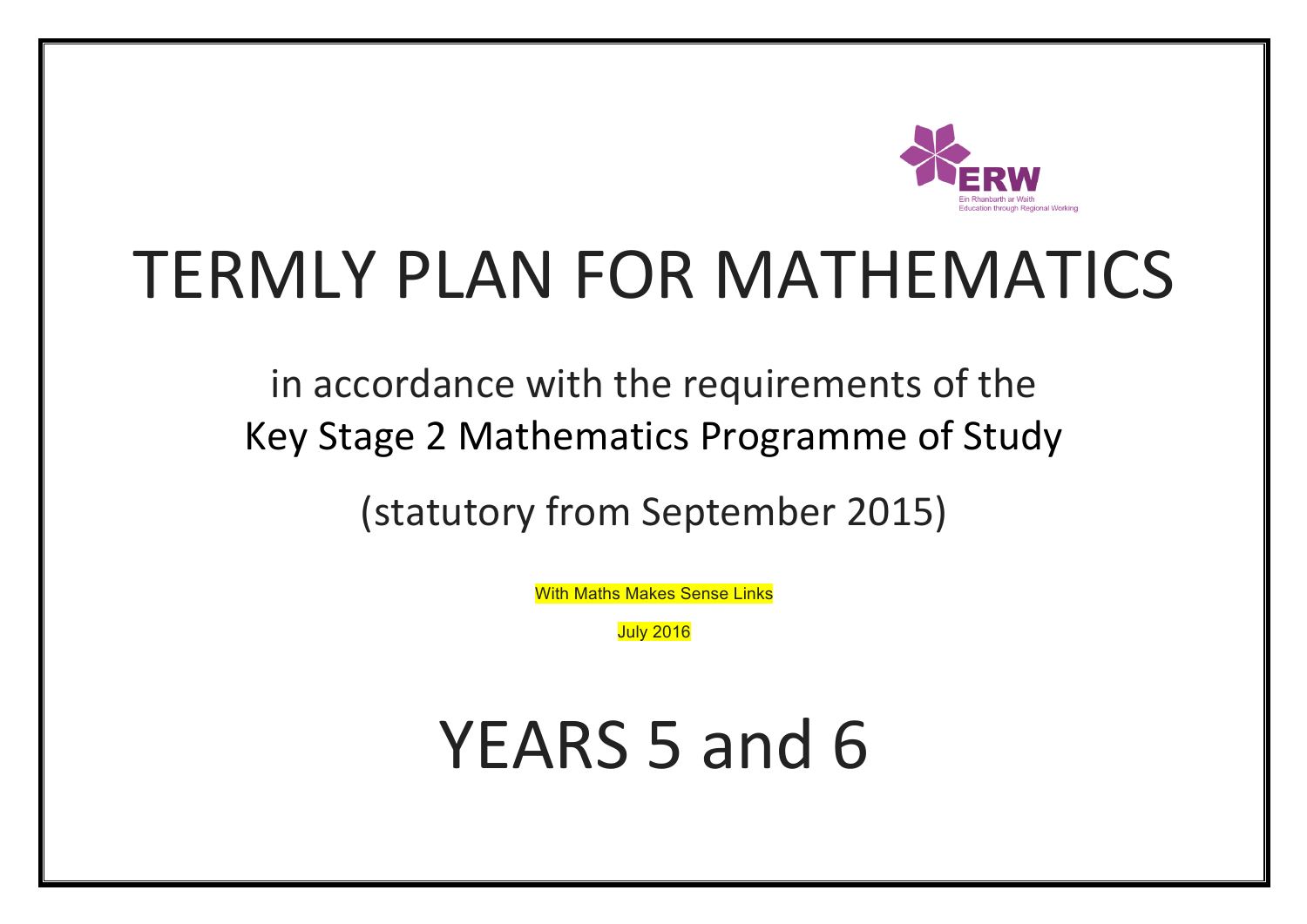## **IMPORTANT POINTS:**

• Mental and oral work - 'Practice and development of oral and mental skills.' The requirements are based on the requirements of the relevant ages within the Revised Curriculum and there is further detail to ensure depth and continuity.

• Develop Numerical Reasoning - (See below) There are regular opportunities to develop the skills below throughout the scheme of work.

• In the column "Resources", ITPs are referred to. All of the interactive programs are on the County Mathematics CD (2012 / 2013)

| <b>Strand</b> | <b>Element</b>                                               |                                                                                                                                                  |
|---------------|--------------------------------------------------------------|--------------------------------------------------------------------------------------------------------------------------------------------------|
|               |                                                              | apply mathematical skills to various everyday situations and contexts                                                                            |
|               | and                                                          | identify approriate information and actions needed to complete task or reach solution                                                            |
|               |                                                              | select approriate technique and mathematics to use                                                                                               |
|               | Problem Solving<br>Recognising processes<br>connections<br>ሳ | select and use suitable measuring tools and units                                                                                                |
| soning        |                                                              | select approriate mental or written strategy and know when use of calculator is appropriate                                                      |
| ق<br>2        |                                                              | estimate and visualise quantity in measuring and use correct units                                                                               |
| arithmetical  |                                                              | clearly explain results and procedures using mathematical diction                                                                                |
|               | Oral or written<br>Representing and<br>communicating         | refine informal methods of recording written calculations, moving to formal calculation methods when sufficiently developed to do so             |
| Developing    |                                                              | use appropriate measuring units, symbols and notation                                                                                            |
|               | T                                                            | select and draw appropriate charts, diagrams and graphs with suitable scales                                                                     |
|               |                                                              | choose from an increasing range of verification strategies to determine whether answers are reasonable                                           |
|               | Reasoning<br>Verifying<br>Revising and                       | interpret answers in the context of the problem and consider whether answers are sensible, including calculator indicators, analogue and digital |
|               |                                                              | use data to draw conslusions, and recognise that some conclusions may be misleading or uncertain                                                 |

## KEY  $\cdot$   $\cdot$  - bold text, Area of Learning Skill

## Normal text underlined – Numeracy Framework Skill

Possible resources:

**- ITP's, Numicon Number Pattern and Calculating Activities, Numicon Geometry Measurement and Statistics Activities,** 

**Numerical Reasoning Activities, Let's Think Activities**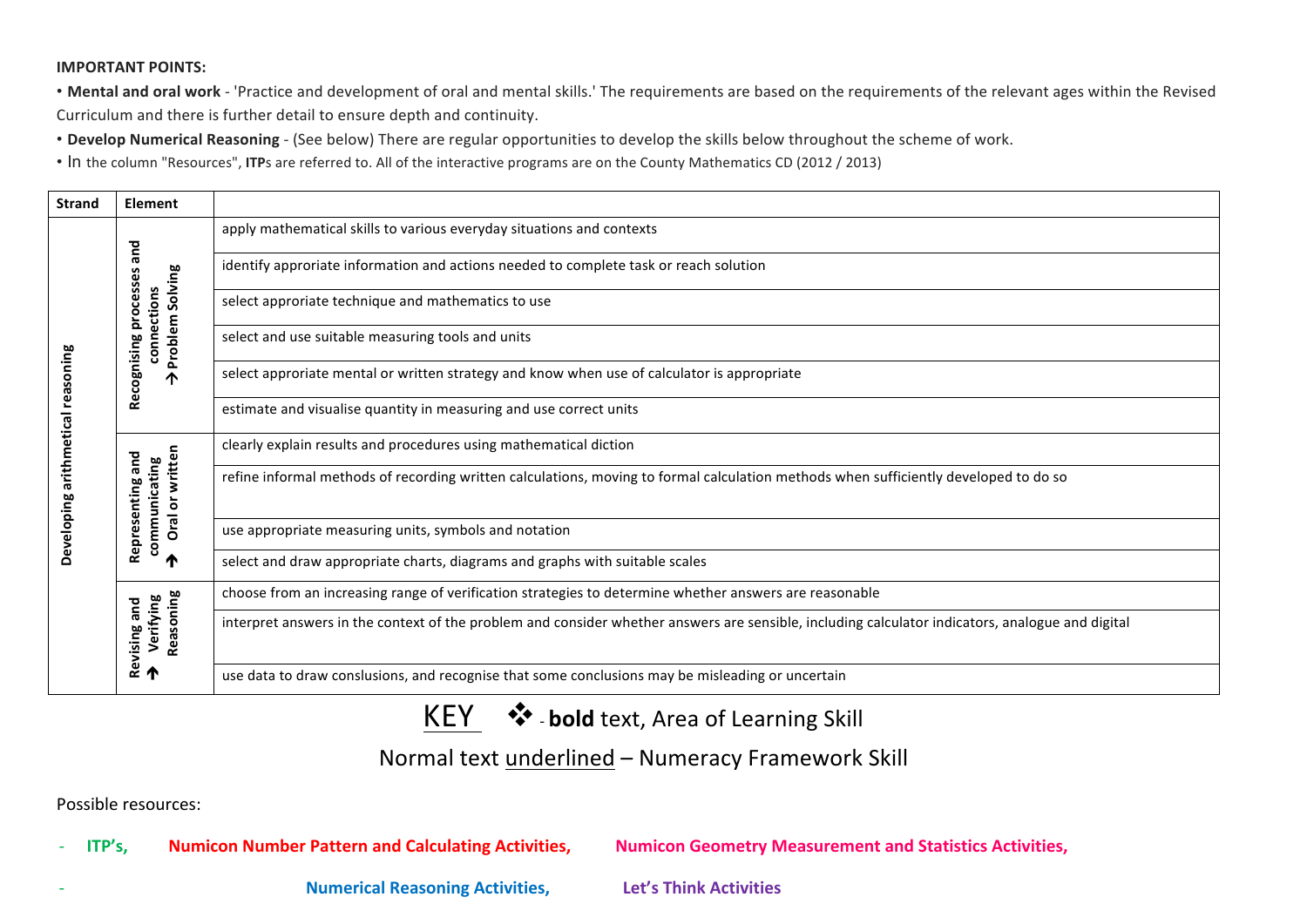| Years 5 & 6<br>Medium Term Plan : Spring Term (i)                                                                                                                    |                                                                                                      |  |  |  |  |  |
|----------------------------------------------------------------------------------------------------------------------------------------------------------------------|------------------------------------------------------------------------------------------------------|--|--|--|--|--|
| EVERY DAY: Practise and develop oral skills and mental arithmetic skills (e.g. counting, mental strategies, quick recall of +, -, x, ÷ facts)                        |                                                                                                      |  |  |  |  |  |
| Year 5:<br>Year 6:                                                                                                                                                   |                                                                                                      |  |  |  |  |  |
| Read and write whole numbers up to 100 000 at least<br>Read and write whole numbers                                                                                  |                                                                                                      |  |  |  |  |  |
| Count forwards/backwards in consistent-sized steps (e.g. 25, 100), going beyond zero<br>Put set of positive and negative numbers, fractions, mixed decimals in order |                                                                                                      |  |  |  |  |  |
| Round decimals to nearest whole number. Put fractions in order<br>Round off whole numbers to 10, 100, 1000:                                                          |                                                                                                      |  |  |  |  |  |
| Recall addition and subtraction facts for all numbers up to 20<br>Round off decimals to nearest whole number or nearest tenth                                        |                                                                                                      |  |  |  |  |  |
| Add/subtract any pair of two-digit numbers, including crossing 100<br>Add/subtract and pair two-digit numbers including crossing 100:                                |                                                                                                      |  |  |  |  |  |
| Find pairs totalling 100, multiples of 50 totalling 1000, decimals totalling 1, 10<br>Derive sums and differences e.g. 760 + 380                                     |                                                                                                      |  |  |  |  |  |
| Use mental strategies to recall multiplication tables for 2, 3, 4, 5, 6, 8, 10 and use to                                                                            | Find pairs of numbers totalling 100; multiples of 50 totalling 1000; decimals totalling 0.1, 1 or 10 |  |  |  |  |  |
| solve division problems<br>Count forwards/backwards in steps of 25, 0.2, 0.25, 0.5                                                                                   |                                                                                                      |  |  |  |  |  |
| Recall facts in x7 and x9 tables, and begin to derive division facts                                                                                                 | Recall multiplication/division facts up to 10 x 10. Recall squares of numbers up to 12 x 12          |  |  |  |  |  |
| Give pairs of factors for whole numbers up to 100. Use divisibility tests.<br>Use doubling to multiply two-digit numbers by 4. Halve any two-digit number            |                                                                                                      |  |  |  |  |  |
| Multiply or divide whole numbers up to 10 000 by 10 or 100<br>Find half decimals ending in even digits e.g. $3.8 \div 2$ , 0.76 $\div 2$                             |                                                                                                      |  |  |  |  |  |
| Multiply or divide whole number by 10,000 or 1000                                                                                                                    |                                                                                                      |  |  |  |  |  |
| Convert between km, m, cm, mm                                                                                                                                        |                                                                                                      |  |  |  |  |  |
| Mentally multiply any two-digit number up to 50 by a one-digit number                                                                                                |                                                                                                      |  |  |  |  |  |
| Know some fractions as percentages/decimals. Obtain simple percentages.                                                                                              |                                                                                                      |  |  |  |  |  |
| Strand<br>Element<br>Subjects<br>Yr 5 Objectives: Children are taught to:<br>Resources<br>Yr 6 Objectives: Children are taught to:                                   |                                                                                                      |  |  |  |  |  |
| Order negative and positive numbers,<br>Add or subtract numbers across zero using<br><b>Using</b><br>Calculate using<br>Place value,<br><b>ITP Twenty Cards</b>      |                                                                                                      |  |  |  |  |  |
| mental and<br>putting in order,<br>including decimals to 1 decimal place. $\cdot$ (up<br><b>ITP Number Line</b><br>number line, e.g. -3 + 5, 4 – 6 $*$<br>number     |                                                                                                      |  |  |  |  |  |
| to 100,000)<br>skills<br>written methods<br>rounding off                                                                                                             |                                                                                                      |  |  |  |  |  |

**ITP** Thermometer

system activity 4

**system activity 5 NR Year 6 The long and** short of it activity 3

**Kit 4 Number and number** 

Measure and record temperatures involving

Calculate temperature differences, including those involving temperature rises and falls scross  $0^{\circ}$ C

positive and negative readings

**Kit 5 Number and number** 

Temperateure Measure and record temperatures involving

across 0°C

positive and negative readings.

Calculate temperature differences, including those involving temperature rises and falls

Using measuring skills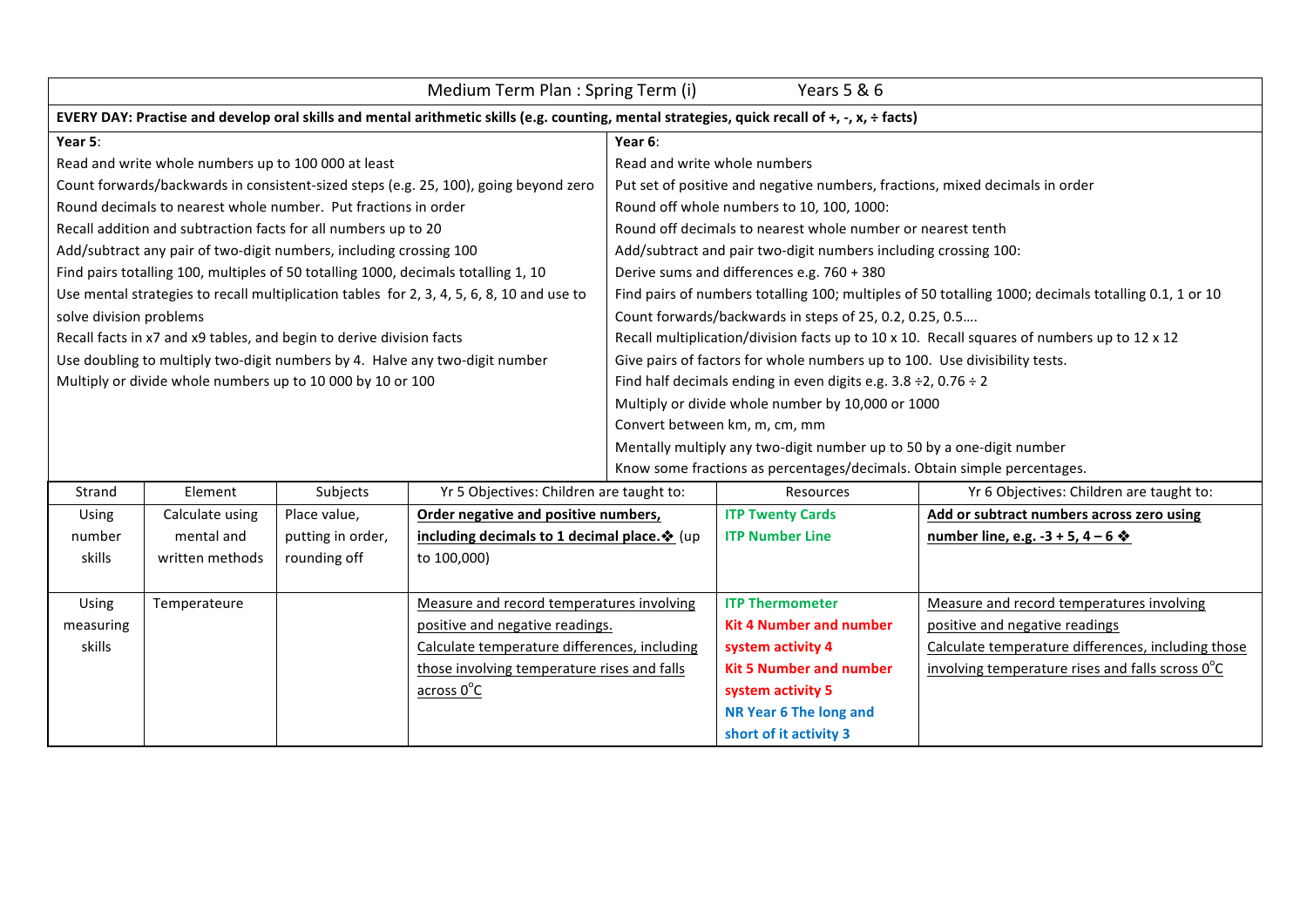| Using  | Calculate using | Understand x and   | Use facts which are closely related (derive x19 | <b>Kit 5 Pattern and algebra</b>     | Begin to use brackets                               |
|--------|-----------------|--------------------|-------------------------------------------------|--------------------------------------|-----------------------------------------------------|
| number | mental and      |                    | from $x 20$ , $x12$ from $x10$ adding $x2$ )    | activity 3                           | Use facts which are closely related.                |
| skills | written methods | Mental arithmetic  | Partition e.g. 47 x6                            | <b>Kit 5 Calculating activity 8</b>  | Partition, e.g. 87 x 6, 3.4 x 3.                    |
|        |                 | strategies $(x +)$ |                                                 | <b>ITP Division Grid</b>             |                                                     |
|        |                 |                    |                                                 | <b>ITP Remainders after</b>          |                                                     |
|        |                 | Pen and paper      | Multiply and divide 3-digit numbers by a        | <b>Division</b>                      | Multiply 2- and 3-digit numbers by a 2-digit number |
|        |                 | methods $(x +)$    | single digit numbers                            |                                      | Divide 3-digit numbers by a 2-digit number          |
|        |                 |                    |                                                 |                                      |                                                     |
|        |                 |                    |                                                 |                                      |                                                     |
|        | Money           | Problems relating  | Order and compare the costs of items up to      | <b>Kit 4 Calculating activity 12</b> | Make comparisions between prices and understand     |
|        | management      | to money and 'real | £1000                                           | and 13                               | which is best value for money                       |
|        |                 | life'              |                                                 | <b>NR Year 6 Buying Cakes</b>        | Use the terms profit and loss in buying and selling |
|        |                 |                    | Add and subtract totals less than £100 using    | activity 2                           | activities and make calculations for this           |
|        |                 |                    | correct notation e.g. £28.18 + £33.45           | <b>NR Year 6 Medals activity 1</b>   |                                                     |
|        |                 |                    |                                                 | <b>NR Year 6 Childminding</b>        |                                                     |
|        |                 |                    |                                                 | activity 1 and 3                     |                                                     |
|        |                 |                    |                                                 | <b>NR Year 5 Dinosaur</b>            |                                                     |
|        |                 |                    |                                                 | footprints activity 1 and 2          |                                                     |
|        |                 |                    |                                                 | NR-Y5 Zigs, Pobs and                 |                                                     |
|        |                 |                    |                                                 | Wums - activity 1                    |                                                     |
|        |                 |                    |                                                 | NR Year 6 The long and               |                                                     |
|        |                 |                    |                                                 | short of it activity 1               |                                                     |
|        |                 | Making decisions,  | Choose and use appropriate calculation          |                                      | Choose and use appropriate calculation method       |
|        |                 | verifying results, | operation and method. Explain how problem       |                                      | and operation. Explain how problem was solved.      |
|        |                 | including use of   | was solved.                                     |                                      | Make decisions, verify results, including use of    |
|        |                 | calculator         | Make decisions, verify results, including use   |                                      | calculator                                          |
|        |                 |                    | of calculator                                   |                                      | Check answers using inverse operations              |
|        |                 |                    | Check answers using inverse operations.         |                                      |                                                     |
|        |                 |                    |                                                 |                                      | Estimate by rounding to the nearest 10, 100, 1000   |
|        |                 |                    | Estimate by rounding to the nearest 10, 100     |                                      | or whole number                                     |
|        |                 |                    | or 1000.                                        |                                      |                                                     |
|        |                 |                    |                                                 |                                      |                                                     |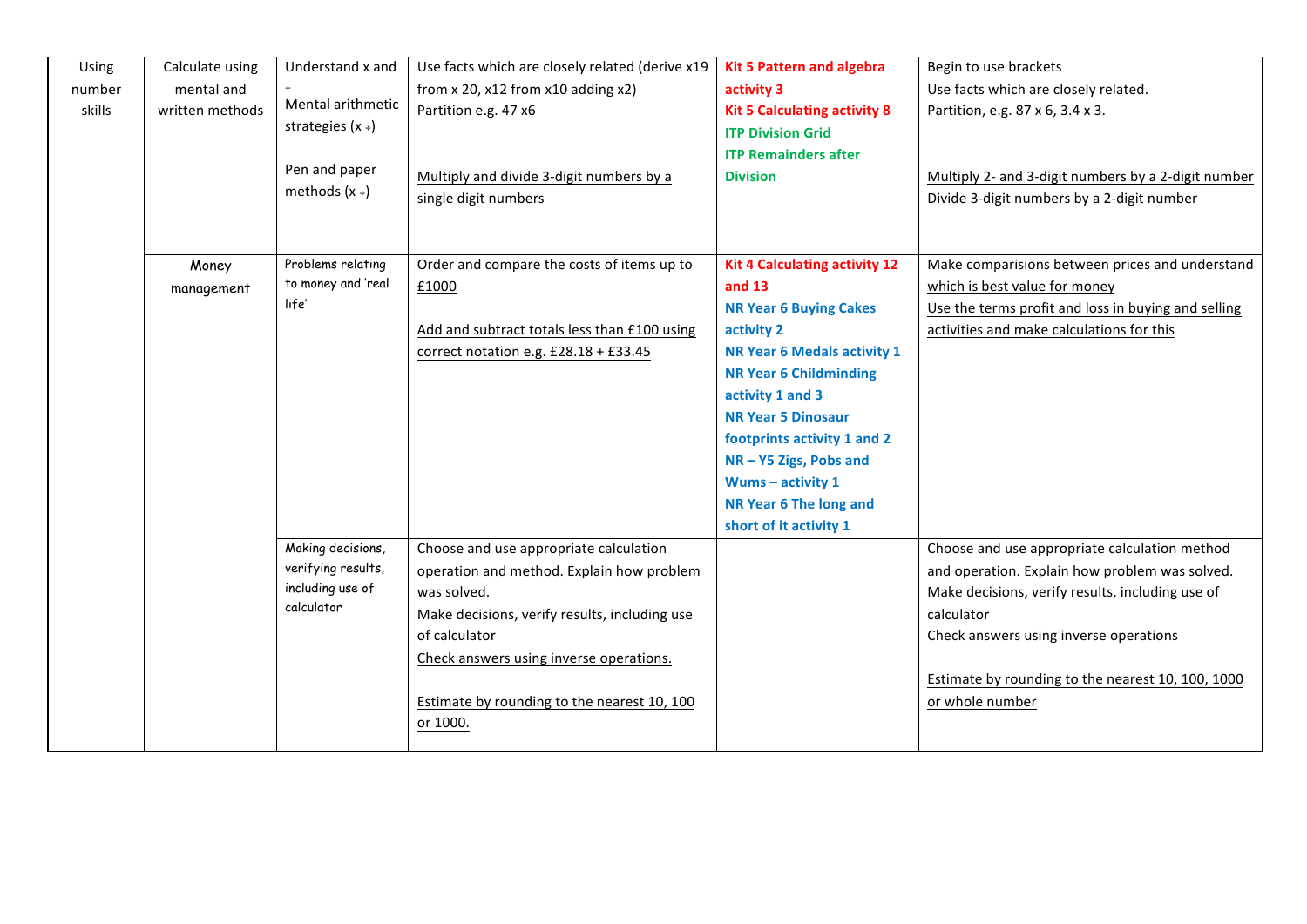|                                                                                                                                               | Medium Term Plan : Spring Term (ii)<br>Years 5 & 6  |                                                                       |                                                                                           |                                                                       |                                                                              |                                                                                                              |  |  |
|-----------------------------------------------------------------------------------------------------------------------------------------------|-----------------------------------------------------|-----------------------------------------------------------------------|-------------------------------------------------------------------------------------------|-----------------------------------------------------------------------|------------------------------------------------------------------------------|--------------------------------------------------------------------------------------------------------------|--|--|
| EVERY DAY: Practise and develop oral skills and mental arithmetic skills (e.g. counting, mental strategies, quick recall of +, -, x, ÷ facts) |                                                     |                                                                       |                                                                                           |                                                                       |                                                                              |                                                                                                              |  |  |
| Year 5:                                                                                                                                       |                                                     |                                                                       |                                                                                           | Year 6:                                                               |                                                                              |                                                                                                              |  |  |
|                                                                                                                                               | Read and write whole numbers up to 100 000 at least |                                                                       |                                                                                           | Read and write whole numbers                                          |                                                                              |                                                                                                              |  |  |
|                                                                                                                                               |                                                     |                                                                       | Count forwards/backwards in consistent-sized steps (e.g. 25, 100), going beyond zero      |                                                                       | Put set of positive and negative numbers, fractions, mixed decimals in order |                                                                                                              |  |  |
|                                                                                                                                               |                                                     | Round decimals to nearest whole number. Put fractions in order        |                                                                                           |                                                                       | Round whole numbers to 10, 100, 1000:                                        |                                                                                                              |  |  |
|                                                                                                                                               |                                                     | Recall addition and subtraction facts for each number up to 20        |                                                                                           |                                                                       | Round decimals to nearest whole number or nearest tenth                      |                                                                                                              |  |  |
|                                                                                                                                               |                                                     | Add/subtract any pair of two-digit numbers, including crossing 100    |                                                                                           |                                                                       | Add/subtract and pair two-digit numbers including crossing 100:              |                                                                                                              |  |  |
|                                                                                                                                               |                                                     |                                                                       | Find pairs totalling 100, multiples of 50 totalling 1000, decimals totalling 1, 10        |                                                                       | Derive sums and differences e.g. 760 + 380                                   |                                                                                                              |  |  |
|                                                                                                                                               |                                                     |                                                                       | Use mental strategies to recall multiplication tables for 2, 3, 4, 5, 6, 8, 10 and use to |                                                                       |                                                                              | Find pairs of numbers totalling 100; multiples of 50 totalling 1000; decimals totalling 0.1, 1 or 10         |  |  |
| solve division problems                                                                                                                       |                                                     |                                                                       |                                                                                           |                                                                       | Count forwards/backwards in steps of 25, 0.2, 0.25, 0.5                      |                                                                                                              |  |  |
|                                                                                                                                               |                                                     | Begin to recall facts in 7x and 9x tables and begin to derive ÷ facts |                                                                                           |                                                                       |                                                                              | Recall multiplication/division facts up to 10 x 10. Recall squares of numbers up to 12 x 12                  |  |  |
|                                                                                                                                               |                                                     |                                                                       | Use doubling to multiply two-digit numbers by 4. Halve any two-digit number               |                                                                       | Give pairs of factors for whole numbers up to 100. Use divisibility tests    |                                                                                                              |  |  |
|                                                                                                                                               |                                                     | Multiply or divide whole numbers up to 10 000 by 10 or 100            |                                                                                           |                                                                       | Find half decimals ending in even digits e.g. $3.8 \div 2$ , 0.76 $\div 2$   |                                                                                                              |  |  |
|                                                                                                                                               |                                                     |                                                                       |                                                                                           |                                                                       | Multiply or divide a whole number by 10,000 or 1000                          |                                                                                                              |  |  |
|                                                                                                                                               |                                                     |                                                                       |                                                                                           | Convert between km, m, cm, mm                                         |                                                                              |                                                                                                              |  |  |
|                                                                                                                                               |                                                     |                                                                       |                                                                                           | Mentally multiply any two-digit number up to 50 by a one-digit number |                                                                              |                                                                                                              |  |  |
|                                                                                                                                               |                                                     |                                                                       |                                                                                           |                                                                       | Know some fractions as percentages/decimals. Obtain simple percentages.      |                                                                                                              |  |  |
| Strand                                                                                                                                        | Element                                             | Subjects                                                              | Yr 5 Objectives: Children are taught to:                                                  |                                                                       | <b>Resources</b>                                                             | Yr 6 Objectives: Children are taught to:                                                                     |  |  |
| Using                                                                                                                                         | Fractions,                                          | Fractions, decimals                                                   | Recognise connections between fractions e.g.                                              |                                                                       | <b>ITP Fractions</b>                                                         | Simplify fractions *                                                                                         |  |  |
| number                                                                                                                                        | decimals,                                           | and percentages                                                       | one-tenth is half of one-fifth $\diamondsuit$                                             |                                                                       | <b>ITP Moving Digits</b>                                                     | Find equivalent fractions and use these to add and                                                           |  |  |
| skills                                                                                                                                        | percentages and                                     |                                                                       | Put set of fractions in order and locate them on a                                        |                                                                       | <b>ITP Decimal Number Line</b>                                               | subtract fractions *                                                                                         |  |  |
|                                                                                                                                               | ratio                                               |                                                                       | number line.                                                                              |                                                                       | Kit 5 Calculating activity 14                                                | Put fractions in order by converting to a common                                                             |  |  |
|                                                                                                                                               |                                                     |                                                                       | Relate fractions to division                                                              |                                                                       | Kit 5 Number and the Number                                                  | denominator, and locate them on a number line                                                                |  |  |
|                                                                                                                                               |                                                     |                                                                       | Calculate fractional quantities, e.g. $\frac{1}{8}$ of 24 = 3, so                         |                                                                       | system activity 6                                                            | Use understanding of simple fractions, decimals and                                                          |  |  |
|                                                                                                                                               |                                                     |                                                                       | $\frac{5}{2}$ of 24 = 15                                                                  |                                                                       | Kit 4 Number and the number<br>system activity 7                             | percentages equivalences, e.g. find 25% of 60cm and<br>know that this is equivalent to $\frac{1}{4}$ of 60cm |  |  |
|                                                                                                                                               |                                                     |                                                                       |                                                                                           |                                                                       |                                                                              |                                                                                                              |  |  |
|                                                                                                                                               |                                                     |                                                                       | Order negative and positive numbers, including                                            |                                                                       |                                                                              | Put in order a mixed set of numbers or measurements                                                          |  |  |
|                                                                                                                                               |                                                     |                                                                       | decimals to 1 decimal place. • (up to 100,000)                                            |                                                                       |                                                                              | with up to two decimal places                                                                                |  |  |
|                                                                                                                                               |                                                     | Use of calculator                                                     | Effective use of calculator e.g. to convert                                               |                                                                       |                                                                              | Effective use of calculator e.g. to convert fractions to                                                     |  |  |
|                                                                                                                                               |                                                     |                                                                       | fractions to decimals and obtain number fractions                                         |                                                                       |                                                                              | decimals and obtain number fractions                                                                         |  |  |
| Using                                                                                                                                         | Shape                                               | Shape and space                                                       |                                                                                           |                                                                       | <b>ITP Polygon</b>                                                           | Recognise tetrahedra and square-based pyramids *                                                             |  |  |
| geometry                                                                                                                                      |                                                     |                                                                       |                                                                                           |                                                                       |                                                                              | Identify a net of a cube *                                                                                   |  |  |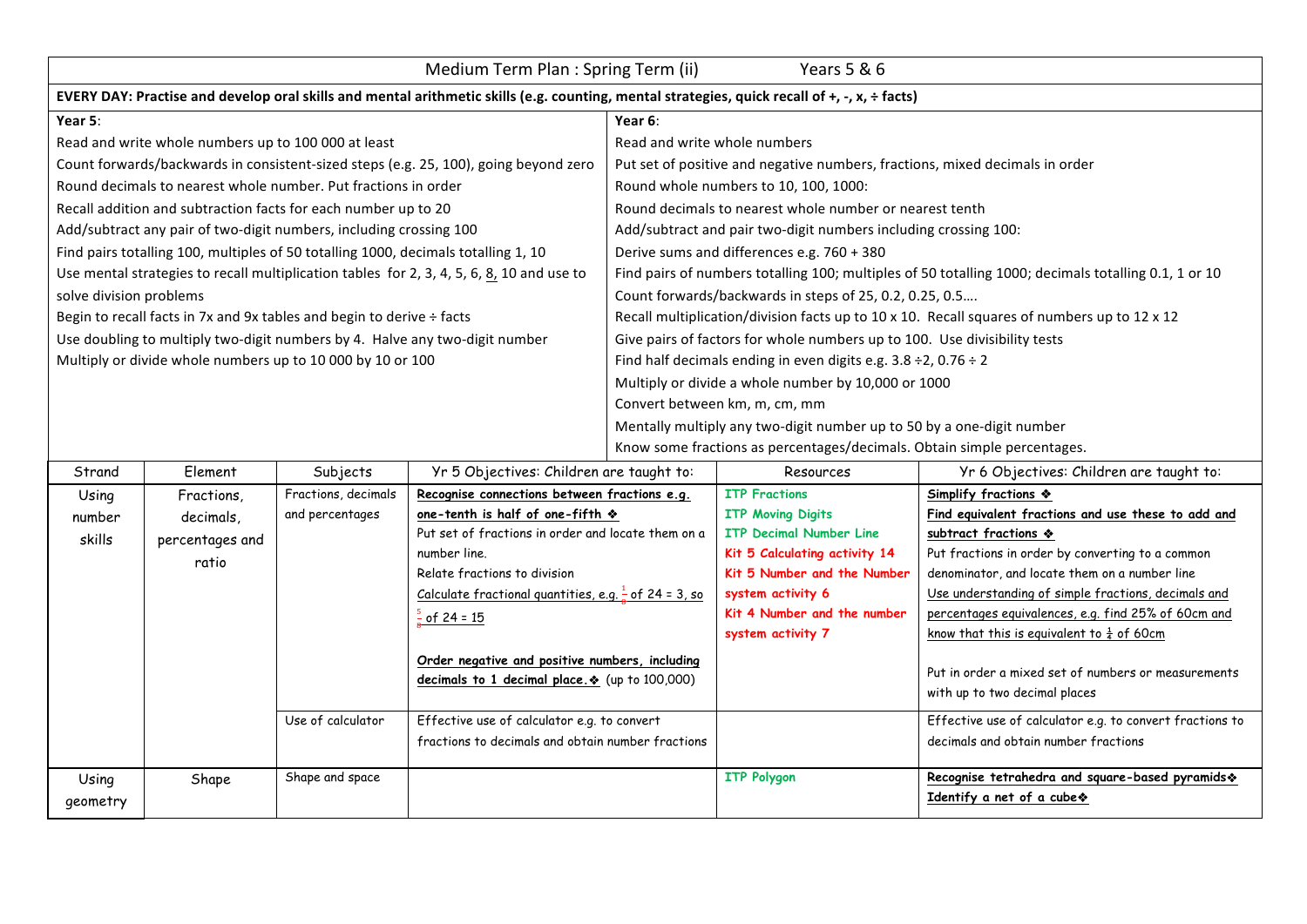| skills    | Structure          |                 | Draw squares, rectangles and right angle           | <b>Tessellating</b><br>$CAME 10 -$ |                                                      |
|-----------|--------------------|-----------------|----------------------------------------------------|------------------------------------|------------------------------------------------------|
|           |                    |                 | triangles accurately $\diamondsuit$                | triangles                          | Draw nets of cubes on squared paper *                |
|           |                    |                 |                                                    |                                    | Draw cubes and cuboids on isometric paper *          |
|           |                    |                 | Construct solid from given nets $\hat{\mathbf{v}}$ |                                    |                                                      |
| Using     | Area and volume.   | Shape reasoning | Understand and use degrees                         | What's My Angle?                   | Recognise reflex angles $\hat{\mathbf{v}}$           |
| measuring | angle and position |                 | Recognise acute and obtuse angles $\diamondsuit$   | <b>ITP Calculating Angles</b>      | Draw accurately and measure acute and obtuse         |
| skills    |                    |                 | Draw and measure acute angles in multiples of      | <b>ITP Fixing Points</b>           | angles in multiples of 5 degrees $\diamond$          |
|           |                    |                 | 10 degrees $\cdot$                                 | Kit 4 Geometry activity 3          | Calculate a missing angle within a right angle, on a |
|           |                    |                 |                                                    | Kit 5 Geometry activity 1 and      | straight line or around a point :                    |
|           |                    |                 | Identify and explain patterns and relationships,   | 3                                  |                                                      |
|           |                    |                 | generalise and make predictions                    |                                    | Identify and explain patterns and relationships,     |
|           |                    |                 |                                                    |                                    | generalise and make predictions                      |
|           |                    |                 |                                                    |                                    |                                                      |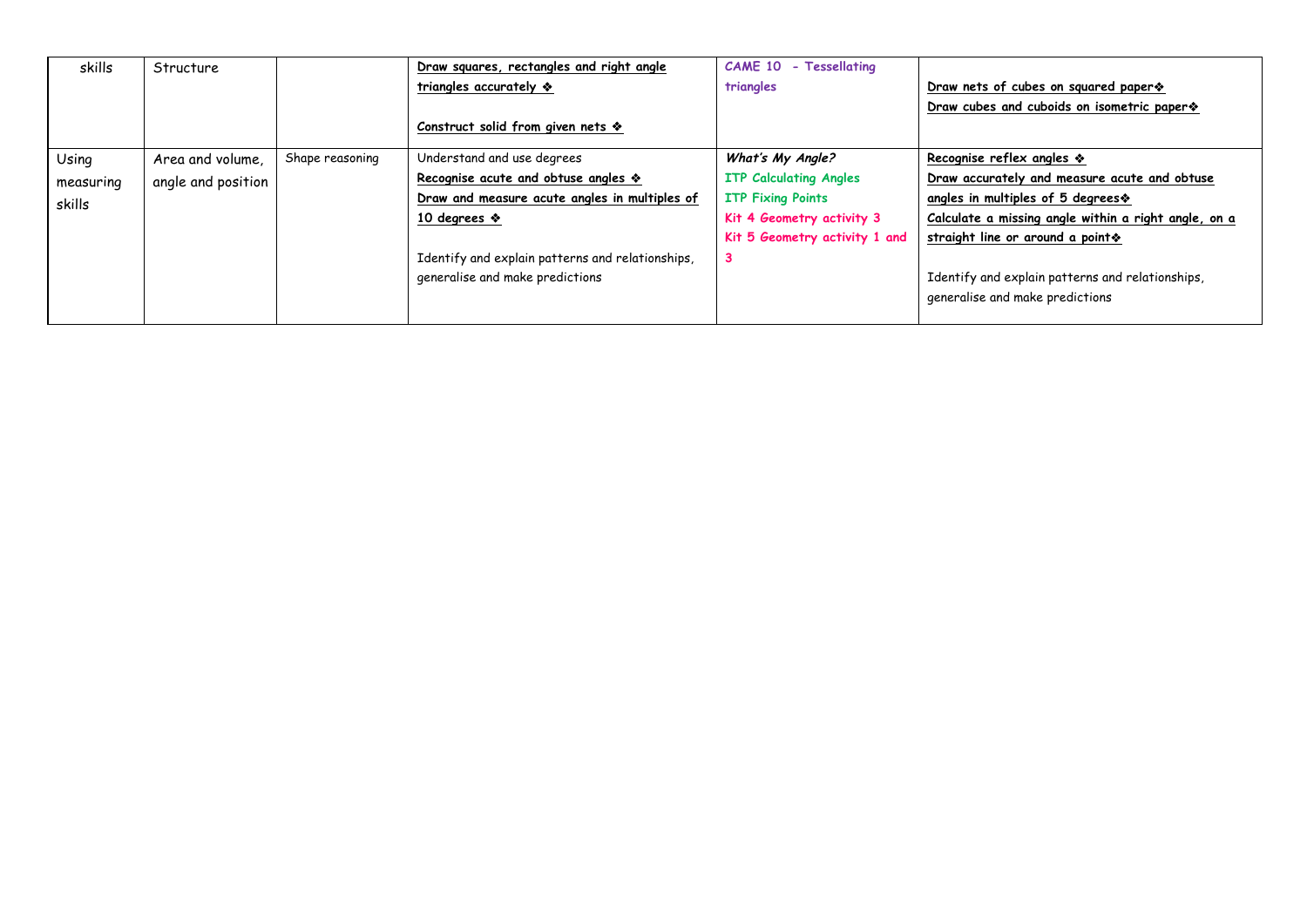|                         | Medium Term Plan : Spring Term (iii)<br>Years 5 & 6                                                                                           |                                                                      |                                                                                           |                                                                                      |                                                                     |                                                                                                   |  |  |  |
|-------------------------|-----------------------------------------------------------------------------------------------------------------------------------------------|----------------------------------------------------------------------|-------------------------------------------------------------------------------------------|--------------------------------------------------------------------------------------|---------------------------------------------------------------------|---------------------------------------------------------------------------------------------------|--|--|--|
|                         | EVERY DAY: Practise and develop oral skills and mental arithmetic skills (e.g. counting, mental strategies, quick recall of +, -, x, + facts) |                                                                      |                                                                                           |                                                                                      |                                                                     |                                                                                                   |  |  |  |
| Year $5:$               |                                                                                                                                               |                                                                      |                                                                                           | Year 6:                                                                              |                                                                     |                                                                                                   |  |  |  |
|                         |                                                                                                                                               | Read and write whole numbers up to 100 000 at least                  |                                                                                           |                                                                                      | Read and write whole numbers in figures and words.                  |                                                                                                   |  |  |  |
|                         |                                                                                                                                               | Put set of positive and negative whole numbers in order              |                                                                                           |                                                                                      |                                                                     | Put positive and negative numbers in order; put fractions, mixed decimals in order                |  |  |  |
|                         | Round off decimals to nearest whole number.                                                                                                   |                                                                      |                                                                                           |                                                                                      | Round off to nearest 10, 100 or 1000.                               |                                                                                                   |  |  |  |
| Put fractions in order  |                                                                                                                                               |                                                                      |                                                                                           |                                                                                      | Round off decimals to nearest whole number or nearest tenth         |                                                                                                   |  |  |  |
|                         |                                                                                                                                               | Recall addition and subtraction facts for each number up to 20       |                                                                                           |                                                                                      | Add/subtract any pair of two-digit numbers, including crossing 100; |                                                                                                   |  |  |  |
|                         |                                                                                                                                               |                                                                      | Add/subtract any pair of two-digit numbers, including crossing the 100 boundary           |                                                                                      | derive sums and differences such as $760 + 380$ , $7.6 + 3.8$       |                                                                                                   |  |  |  |
|                         |                                                                                                                                               |                                                                      | Use doubling to multiply two-digit numbers by 4. Halve any two-digit number               |                                                                                      |                                                                     | Find pairs of numbers totalling 100, multiples of 50 totalling 1000; decimals totalling 0.1 or 10 |  |  |  |
|                         |                                                                                                                                               |                                                                      | Use mental strategies to recall multiplication tables for 2, 3, 4, 5, 6, 8, 10 and use to | Count forwards/backwards in steps of 25, 0.2, 0.25, 0.5                              |                                                                     |                                                                                                   |  |  |  |
| solve division problems |                                                                                                                                               |                                                                      |                                                                                           | Recall multiplication and division facts up to 10 x 10. Recall squares of numbers.   |                                                                     |                                                                                                   |  |  |  |
|                         |                                                                                                                                               | Recall facts in 7x and 9x tables, and begin to derive division facts |                                                                                           | Give pairs of factors for whole numbers up to 100                                    |                                                                     |                                                                                                   |  |  |  |
|                         |                                                                                                                                               | Convert m to cm and £ to pence, and vice versa; convert kg to grams  |                                                                                           | Use divisibility tests                                                               |                                                                     |                                                                                                   |  |  |  |
|                         |                                                                                                                                               | Multiply or divide whole numbers up to 10,000 by 10 or 100           |                                                                                           | Find decimal halves ending in even digits e.g. $3.8 + 2$ , 0.76 + 2.                 |                                                                     |                                                                                                   |  |  |  |
|                         |                                                                                                                                               |                                                                      |                                                                                           | Multiply or divide whole numbers by 10, 100 or 1000                                  |                                                                     |                                                                                                   |  |  |  |
|                         |                                                                                                                                               |                                                                      |                                                                                           | Convert between km, m, cm, mm; kg and g; litres and millilitres; seconds and minutes |                                                                     |                                                                                                   |  |  |  |
|                         |                                                                                                                                               |                                                                      |                                                                                           | Mentally multiply any two-digit number up to 50 by a one-digit number                |                                                                     |                                                                                                   |  |  |  |
|                         |                                                                                                                                               |                                                                      |                                                                                           | Know some fractions as percentages/decimals<br>Obtain simple percentages             |                                                                     |                                                                                                   |  |  |  |
|                         |                                                                                                                                               |                                                                      |                                                                                           |                                                                                      |                                                                     |                                                                                                   |  |  |  |
| Strand                  | Element                                                                                                                                       | Subjects                                                             | Yr 5 Objectives: Children are taught to:                                                  |                                                                                      | Resources                                                           | Yr 6 Objectives: Children are taught to:                                                          |  |  |  |
| Using                   | Area and                                                                                                                                      | <b>Measurements</b>                                                  | Calculate, estimate and compare the area of                                               |                                                                                      | <b>ITP Area</b>                                                     | Use formula to calculate area of squares and                                                      |  |  |  |
| measuring               | volume                                                                                                                                        | including                                                            | squares and rectangles using standard units                                               |                                                                                      | <b>CAME 3 - Largest rectangle</b>                                   | rectangles                                                                                        |  |  |  |
| skills                  | Angle and                                                                                                                                     | problems                                                             |                                                                                           |                                                                                      | Kit 4 measurment activity 6                                         |                                                                                                   |  |  |  |

**Kit 5 measurment activity 4** 

**& 5**

Find volumes by counting and other practical

methods

position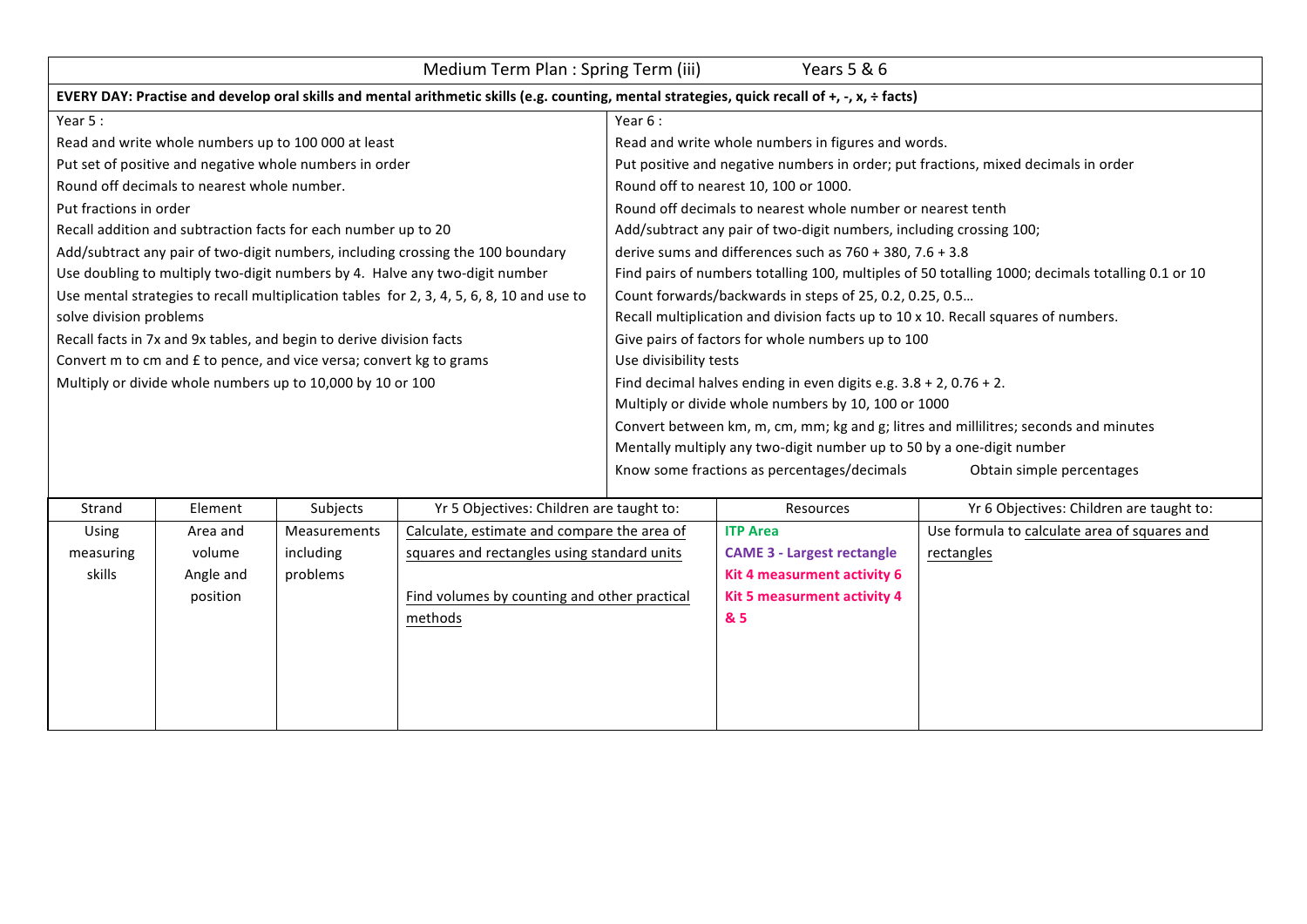| Using data | Length,           |               | Use measuring instruments with 10 equal                | NR Year 6 How do they             | Begin to find volumes through calculation            |
|------------|-------------------|---------------|--------------------------------------------------------|-----------------------------------|------------------------------------------------------|
| skills     | weight/mass,      |               | divisions between each major unit, and record          | know activity 1 and 2             |                                                      |
|            | capacity          |               | using decimal notation, e.g. 1.3 kg                    | Kit 5 measurment activity 4       | Read and interpret scales or divisions on variety of |
|            |                   |               |                                                        |                                   | measuring instruments                                |
|            |                   |               | Make estimates of length, weight/mass and              | Kit 4 measurment activity 4       | Record measurements in different ways, 1.3kg =       |
|            |                   |               | capacity based on knowledge of size of real            | <b>NR Year 5 Selling lemonade</b> | 1kg 300g                                             |
|            |                   |               | life objects ❖                                         | activity 3                        | Make estimates of length, weight/mass and            |
|            |                   |               | Recognise the appropriateness of units in              |                                   | capacity based on knowledge of the size of real      |
|            |                   |               | different contexts *                                   | <b>ITP Weighing Scales</b>        | life objects, recognising the appropriateness of     |
|            |                   |               | Use, read and write standard metric units,             |                                   | units in different contexts *                        |
|            |                   |               | abbreviations and relationships between them           |                                   | Use, read and write standard metric units of mass,   |
|            |                   |               | Make use of conversions, e.g. $\frac{1}{4}$ kg = 250 g |                                   | and their abbreviations.                             |
|            |                   |               |                                                        |                                   | Know the relationship between them.                  |
|            |                   |               | Use the four operations to solve mass problems         |                                   |                                                      |
|            |                   |               | expressed in words. Choose appropriate                 |                                   | Use the four operations to solve measurement         |
|            |                   |               | calculation methods/operations.                        |                                   | problems expressed in words. Choose appropriate      |
|            |                   |               | Explain how problem was solved                         |                                   | calculation methods/operations. Explain how          |
|            |                   |               |                                                        |                                   | problem was solved.                                  |
|            |                   |               |                                                        |                                   |                                                      |
|            | Probability       | Data handling | Use the words 'certain' and 'impossible' to            | <b>Kit 4 Pattern and algebra</b>  | Identify the outcomes of simple events, e.g.         |
|            |                   |               | describe the likelihood of an event occuring $*$       | activity 6                        | flipping a coin, rolling a dice ♦                    |
|            |                   |               | Recognise that some events are impossible              |                                   | Recognise that some results are equaliy likely *     |
|            |                   |               | and some events are certain *                          | CAME - Which way up?              | Use numbers to describe the likelihood of an         |
|            |                   |               | Recognise that some events are more likely             |                                   | event, e.g.a one in six chance *                     |
|            |                   |               | than others *                                          |                                   |                                                      |
|            |                   |               | Use the words 'likely', 'unlikely' and 'an even        |                                   |                                                      |
|            |                   |               | chance' ❖                                              |                                   |                                                      |
|            | Collect and       |               | Use mode to describe a data set                        | <b>ITP Line Graph</b>             | Use mean, median, mode and range to describea        |
|            | record data       |               |                                                        |                                   | data set                                             |
|            | Present and       |               |                                                        |                                   |                                                      |
|            | analyse data      |               |                                                        |                                   |                                                      |
|            | Interpret results |               |                                                        |                                   |                                                      |
|            |                   |               |                                                        |                                   |                                                      |
|            |                   |               |                                                        |                                   |                                                      |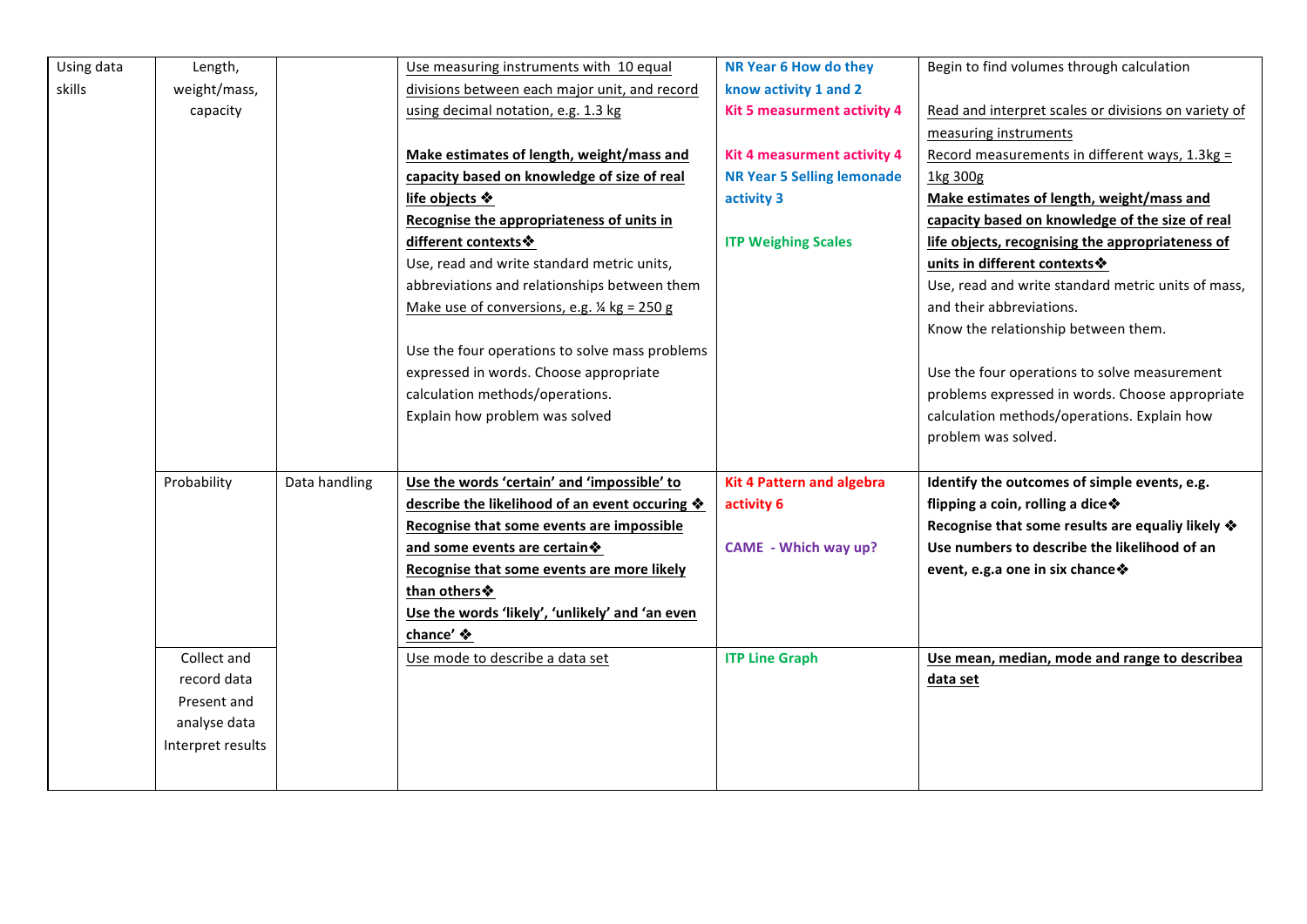|                                                                                                                                               | Years 5 & 6<br>Medium Term Plan : Spring Term (iv)                   |                                         |                                                                                                    |                                                                                      |                                                                              |                                                                                                   |  |  |
|-----------------------------------------------------------------------------------------------------------------------------------------------|----------------------------------------------------------------------|-----------------------------------------|----------------------------------------------------------------------------------------------------|--------------------------------------------------------------------------------------|------------------------------------------------------------------------------|---------------------------------------------------------------------------------------------------|--|--|
| EVERY DAY: Practise and develop oral skills and mental arithmetic skills (e.g. counting, mental strategies, quick recall of +, -, x, + facts) |                                                                      |                                         |                                                                                                    |                                                                                      |                                                                              |                                                                                                   |  |  |
| Year $5:$                                                                                                                                     |                                                                      |                                         |                                                                                                    | Year $6:$                                                                            |                                                                              |                                                                                                   |  |  |
|                                                                                                                                               | Read and write whole numbers up to 100 000 at least                  |                                         |                                                                                                    |                                                                                      | Read and write whole numbers in figures and words.                           |                                                                                                   |  |  |
|                                                                                                                                               | Put set of positive and negative whole numbers in order              |                                         |                                                                                                    |                                                                                      |                                                                              | Put positive and negative numbers in order; put fractions, mixed decimals in order                |  |  |
|                                                                                                                                               | Round off decimals to nearest whole number. Put fractions in order   |                                         |                                                                                                    |                                                                                      | Round off to nearest 10, 100 or 1000.                                        |                                                                                                   |  |  |
|                                                                                                                                               | Recall addition and subtraction facts for each number up to 20       |                                         |                                                                                                    |                                                                                      | Round off decimals to nearest whole number or nearest tenth                  |                                                                                                   |  |  |
|                                                                                                                                               |                                                                      |                                         | Add/subtract any pair of two-digit numbers, including crossing the 100 boundary                    |                                                                                      | Add/subtract any pair of two-digit numbers, including crossing 100;          |                                                                                                   |  |  |
|                                                                                                                                               | Use doubling to multiply two-digit numbers by 4.                     |                                         |                                                                                                    |                                                                                      | derive sums and differences such as $760 + 380$ , $7.6 + 3.8$                |                                                                                                   |  |  |
|                                                                                                                                               | Halve any two-digit numbers                                          |                                         |                                                                                                    |                                                                                      |                                                                              | Find pairs of numbers totalling 100, multiples of 50 totalling 1000; decimals totalling 0.1 or 10 |  |  |
|                                                                                                                                               |                                                                      |                                         | Use mental strategies to recall multiplication tables for 2, 3, 4, 5, 6, 8, 10 and use to          |                                                                                      | Count forwards/backwards in steps of 25, 0.2, 0.25, 0.5                      |                                                                                                   |  |  |
| solve division problems                                                                                                                       |                                                                      |                                         |                                                                                                    |                                                                                      | Recall multiplication and division facts up to 10 x 10.                      |                                                                                                   |  |  |
|                                                                                                                                               | Recall facts in x7 and x9 tables, and begin to derive division facts |                                         |                                                                                                    |                                                                                      | Recall squares of numbers. Give pairs of factors for whole numbers up to 100 |                                                                                                   |  |  |
|                                                                                                                                               | Convert m to cm and £ to pence, and vice versa; convert kg to grams  |                                         |                                                                                                    | Use divisibility tests                                                               |                                                                              |                                                                                                   |  |  |
|                                                                                                                                               | Multiply or divide whole numbers up to 10,000 by 10 or 100           |                                         |                                                                                                    |                                                                                      | Find half decimals ending in even digits e.g. $3.8 + 2$ , 0.76 + 2.          |                                                                                                   |  |  |
|                                                                                                                                               |                                                                      |                                         |                                                                                                    | Multiply or divide whole numbers by 10, 100 or 1000                                  |                                                                              |                                                                                                   |  |  |
|                                                                                                                                               |                                                                      |                                         |                                                                                                    | Convert between km, m, cm, mm; kg and g; litres and millilitres; seconds and minutes |                                                                              |                                                                                                   |  |  |
|                                                                                                                                               |                                                                      |                                         |                                                                                                    | Mentally multiply any two-digit numbers up to 50 by a one-digit number               |                                                                              |                                                                                                   |  |  |
|                                                                                                                                               |                                                                      |                                         |                                                                                                    | Know some fractions as percentages/decimals                                          |                                                                              |                                                                                                   |  |  |
|                                                                                                                                               |                                                                      |                                         |                                                                                                    | Obtain simple percentages                                                            |                                                                              |                                                                                                   |  |  |
| Strand                                                                                                                                        | Element                                                              | Subjects                                | Yr 5 Objectives: Children are taught to:                                                           |                                                                                      | Resources                                                                    | Yr 6 Objectives: Children are taught to:                                                          |  |  |
| Using                                                                                                                                         | Calculate using                                                      | Mental arithmetic<br>strategies $(+ -)$ | Identify close doubles, e.g. $1.5 + 1.6$<br>Add. subtract multiples of 10 or 100, and              |                                                                                      | <b>ITP Number Line</b>                                                       | Reinforce all previous work                                                                       |  |  |
| number                                                                                                                                        | mental and                                                           | Pen and paper                           | modify                                                                                             |                                                                                      |                                                                              |                                                                                                   |  |  |
| <b>skills</b>                                                                                                                                 | written methods                                                      | methods $(+-)$                          | Use relationship between addition and<br>subtraction                                               |                                                                                      | <b>Kit 4 Calculating 1</b><br><b>Kit 5 Calculating activity 5</b>            | Extend written methods to $+$ and $-$ numbers<br>including decimals in columns                    |  |  |
|                                                                                                                                               |                                                                      |                                         | Extend written methods to add more than 2                                                          |                                                                                      |                                                                              |                                                                                                   |  |  |
|                                                                                                                                               |                                                                      |                                         | whole numbers less than 10000, and $+$ and $-$<br>pair of decimals with 1 or 2 decimal places each |                                                                                      |                                                                              |                                                                                                   |  |  |
|                                                                                                                                               |                                                                      |                                         |                                                                                                    |                                                                                      |                                                                              |                                                                                                   |  |  |
|                                                                                                                                               | Money                                                                | Problems relating<br>to money and       | Use the four operations to solve 'real life' or<br>money-related problems expressed in words       |                                                                                      |                                                                              | Use the four operations to solve 'real life' or<br>money-related problems expressed in words      |  |  |
|                                                                                                                                               | management                                                           | 'real life'                             | Plan and track money and savings by keeping                                                        |                                                                                      |                                                                              | Understand advantages and disadvantages of using                                                  |  |  |
|                                                                                                                                               |                                                                      |                                         | accurate records                                                                                   |                                                                                      |                                                                              | bank accounts                                                                                     |  |  |
|                                                                                                                                               |                                                                      |                                         | Realise that budgeting is important                                                                |                                                                                      |                                                                              |                                                                                                   |  |  |
|                                                                                                                                               |                                                                      |                                         |                                                                                                    |                                                                                      |                                                                              | Choose an appropriate calculation                                                                 |  |  |
|                                                                                                                                               |                                                                      |                                         | Choose and use an appropriate calculation                                                          |                                                                                      |                                                                              | method/operation. Explain how problem was                                                         |  |  |
|                                                                                                                                               |                                                                      |                                         | method and operation.                                                                              |                                                                                      |                                                                              | solved                                                                                            |  |  |
|                                                                                                                                               |                                                                      |                                         | Explain how problem was solved                                                                     |                                                                                      |                                                                              |                                                                                                   |  |  |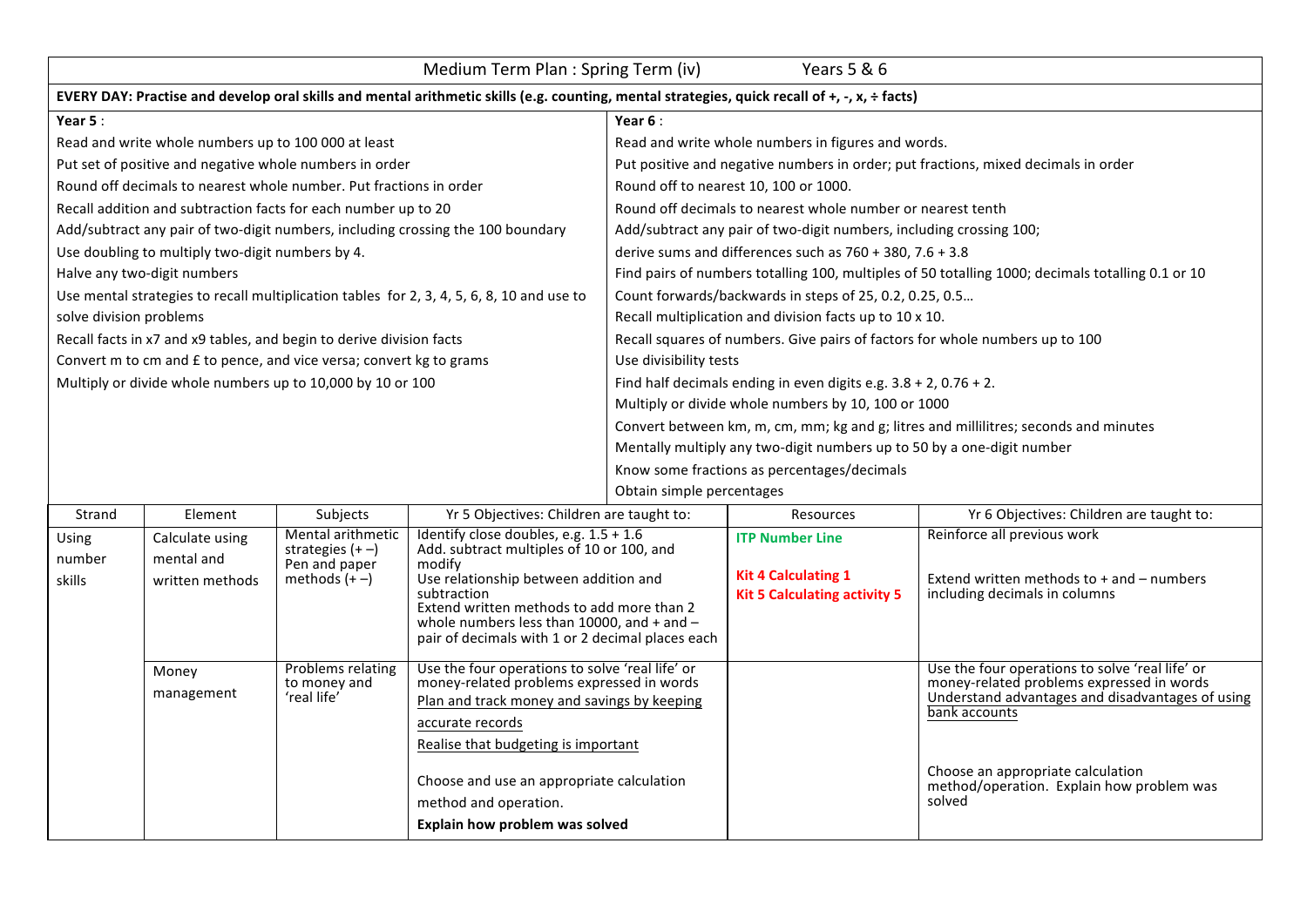|                            | <b>Estimate and</b><br>check          | Making decisions,<br>verifying results,<br>including use of<br>calculator | Make decisions, verify results, including use of<br>calculator<br>Check answers using inverse operations<br>Estimate by rounding off to the nearest 10, 100<br>or 1000.                                                                                                                                                                                                      |                                                                                                                                                                                                                           | Make decisions, verify results, including use of a<br>calculator<br>Check answers using inverse operations<br>Estimate by rounding off to the nearest 10, 100,<br>1000 or whole number                                                                 |
|----------------------------|---------------------------------------|---------------------------------------------------------------------------|------------------------------------------------------------------------------------------------------------------------------------------------------------------------------------------------------------------------------------------------------------------------------------------------------------------------------------------------------------------------------|---------------------------------------------------------------------------------------------------------------------------------------------------------------------------------------------------------------------------|--------------------------------------------------------------------------------------------------------------------------------------------------------------------------------------------------------------------------------------------------------|
| Using<br>number<br>skills  | Use number facts<br>and relationships | Number<br>properties and<br>number<br>sequences                           | Identify multiples of 2, 3, 4, 5, 6, 8, and 10; use<br>the terms multiple and factor $\mathbf{\hat{\mathbf{\hat{v}}}}$<br>Know and apply tests to see whether numbers<br>can be divided by 2, 3, 4, 5, 6, 8, and 10;<br>Identify prime number as having only two<br>factors; recognise that 1 is not a prime number<br>❖<br>Identify prime numbers lower than 10 $\clubsuit$ | <b>ITP Number Grid</b><br><b>ITP Number Dials</b><br><b>ITP Moving Digits</b><br><b>Kit 4 Pattern and algebra</b><br>activity 4<br><b>CAME 14 Good enough to</b><br>eat<br><b>Kit 5 Pattern and algebra</b><br>activity 3 | Identify multiples of numbers up to 10; use the<br>terms multiple and factor $\clubsuit$<br>Identify common multiples of two numbers *<br>Identify common factors of two number $\clubsuit$<br>Identify prime numbers<br>Know prime numbers below 20 * |
| Using<br>algebra<br>skills | Number<br>sequences                   | Number<br>reasoning                                                       | Show that a number is in the sequence and/or<br>find the position number by continuing the<br>sequence ❖                                                                                                                                                                                                                                                                     | <b>CAME 17 -Gardens</b><br><b>Kit 5 Pattern and algebra</b><br>activity 4<br><b>Kit 4 Calculating activity 5</b><br>and $6$                                                                                               |                                                                                                                                                                                                                                                        |
|                            | Expression and<br>formulae            |                                                                           |                                                                                                                                                                                                                                                                                                                                                                              |                                                                                                                                                                                                                           | Explore general statements through practical<br>activities, e.g. that $a + a + a = 3a$ , $3 \times a = 3a$ and<br>that $a + a + a + b + b = 3a + 2b$<br>Simplify expressions involving the addition of one<br>variable, e.g. $5t + 3t = 8t$            |
|                            | <b>Functions and</b><br>graphs        |                                                                           | Solve mathematical puzzles or problems.<br>Recognise patterns, generalise.<br>Use multistep function machines to generate<br>input and output using all four operations;<br>express, in words, the operations of function<br>machines <b>❖</b>                                                                                                                               | <b>Function Machine</b>                                                                                                                                                                                                   | Solve mathematical problems or puzzles. Recognise<br>patterns, generalise.<br>Express output generated from one step function<br>machines using algebra *                                                                                              |
|                            | Equations and<br>inequalities         |                                                                           | Solve one step equations, using letters to<br>present 'unknowns', with integer solutions,<br>e.g. $6 + a = 10$ a $b + b = 8$ $\diamondsuit$<br>Make a simple statement about numbers and<br>investigate, by finding examples to satisfy.<br>Suggest extensions                                                                                                               | <b>NR Year 6 Aeroplanes</b><br>activity 1<br><b>NR Year 6 Pens activity 1</b><br>and 2<br><b>Kit 4 Pattern and algebra</b><br>activity 7<br>NR Year 6 How do they<br>know activity 3                                      | Construct and solve one step equations with<br>whole number solutions *<br>Make a simple statement about numbers and<br>investigate, through finding examples to satisfy.<br>Suggest extensions.                                                       |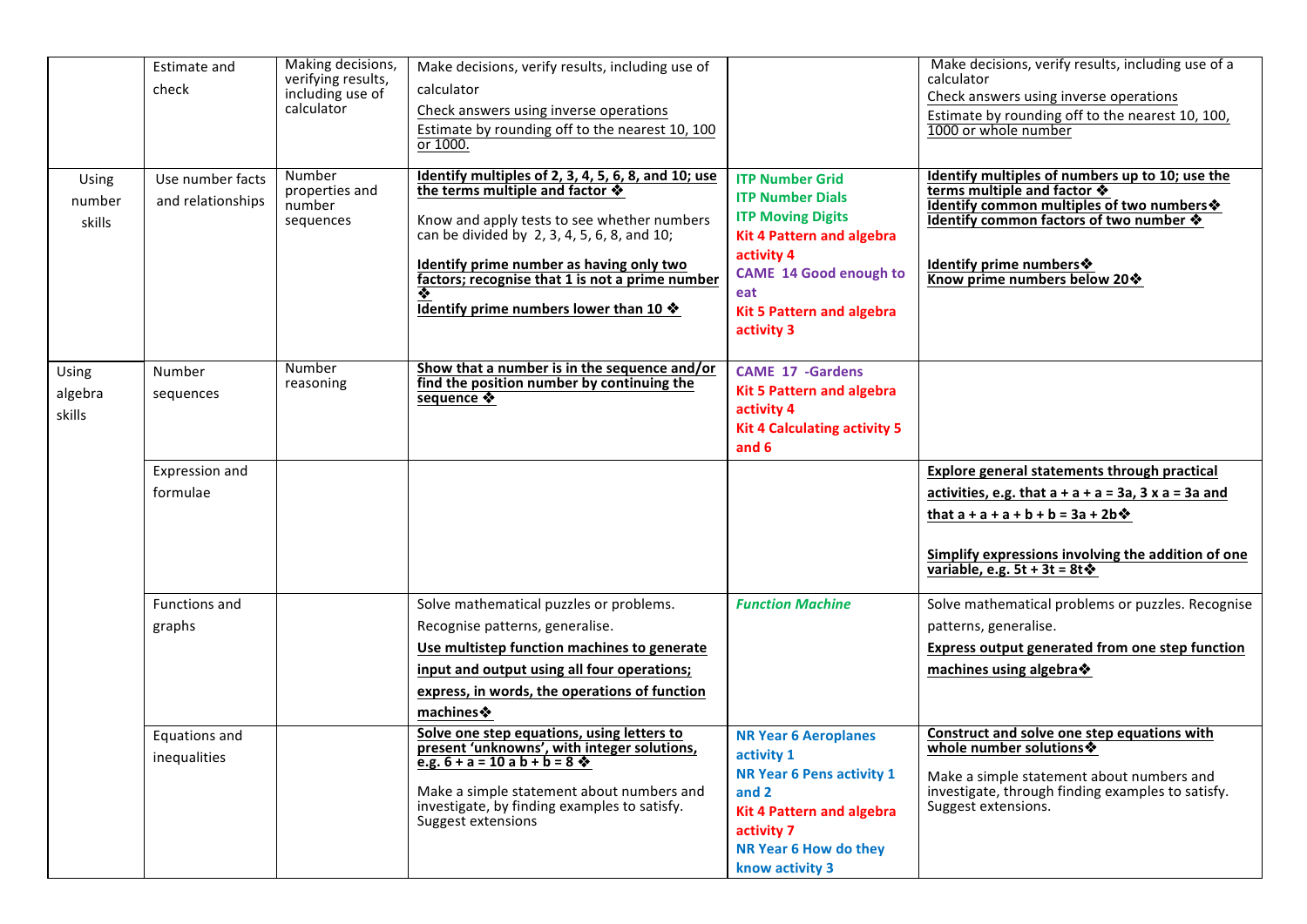|                         | Years 5 & 6<br>Medium Term Plan : Summer Term (i)                                                                                             |                   |                                                                                           |                                                                                      |                                                                            |                                                                                    |  |  |
|-------------------------|-----------------------------------------------------------------------------------------------------------------------------------------------|-------------------|-------------------------------------------------------------------------------------------|--------------------------------------------------------------------------------------|----------------------------------------------------------------------------|------------------------------------------------------------------------------------|--|--|
|                         | EVERY DAY: Practise and develop oral skills and mental arithmetic skills (e.g. counting, mental strategies, quick recall of +, -, x, + facts) |                   |                                                                                           |                                                                                      |                                                                            |                                                                                    |  |  |
| Year $5:$               |                                                                                                                                               |                   |                                                                                           | Year $6:$                                                                            |                                                                            |                                                                                    |  |  |
|                         | Read and write any whole number ; round off to nearest 10, 100 or 1000                                                                        |                   |                                                                                           |                                                                                      | Read and write whole numbers in figures and words                          |                                                                                    |  |  |
|                         | Put positive and negative whole numbers in order; put fractions in order                                                                      |                   |                                                                                           |                                                                                      |                                                                            | Put positive and negative numbers in order; put fractions, mixed decimals in order |  |  |
|                         | Round off decimals to nearest whole number                                                                                                    |                   |                                                                                           |                                                                                      | Round off whole numbers to nearest 10, 100 or 1000                         |                                                                                    |  |  |
|                         | Recall addition and subtraction facts for every number up to 20;                                                                              |                   |                                                                                           |                                                                                      | Round off decimals to nearest whole number or nearest tenth                |                                                                                    |  |  |
|                         | Add/subtract any pair of two-digit numbers, including crossing 100                                                                            |                   |                                                                                           |                                                                                      | Add/subtract any pair of 2-digit numbers, including crossing 100 boundary; |                                                                                    |  |  |
|                         |                                                                                                                                               |                   | Find pairs totalling 100, multiples of 50 totalling 1000, decimals totalling 1, 10        |                                                                                      | derive sums and differences such as $7.6 \pm 3.8$ , $760 \pm 380$          |                                                                                    |  |  |
|                         |                                                                                                                                               |                   | Use mental strategies to recall multiplication tables for 2, 3, 4, 5, 6, 8, 10 and use to | Find decimals totalling 0.1, 1 or 10                                                 |                                                                            |                                                                                    |  |  |
| solve division problems |                                                                                                                                               |                   |                                                                                           | Add a number of one-digit numbers                                                    |                                                                            |                                                                                    |  |  |
|                         | Recall facts in x7 and x9 tables, and begin to derive division facts                                                                          |                   |                                                                                           | Count forwards/backwards in steps of 25, 0.2, 0.25, 0.5                              |                                                                            |                                                                                    |  |  |
|                         | Assort in order to multiply by 2, 5 or 10, and use divisibility tests                                                                         |                   |                                                                                           | Recall multiplication and division facts up to 10 x 10.                              |                                                                            |                                                                                    |  |  |
|                         | Use doubling and halving to multiply or divide two-digit numbers by 4                                                                         |                   |                                                                                           | Recall squares of numbers and prime numbers                                          |                                                                            |                                                                                    |  |  |
|                         | Multiply or divide whole numbers up to 10000 by 10 or 100                                                                                     |                   |                                                                                           | Give pairs of factors for whole numbers up to 100. Use divisibility tests            |                                                                            |                                                                                    |  |  |
|                         | Know simple fractions as percentages                                                                                                          |                   |                                                                                           | Find doubles/halves of decimals, e.g. 7.9 x 2, 0.9 $\div$ 2, 0.72 $\div$ 2           |                                                                            |                                                                                    |  |  |
|                         |                                                                                                                                               |                   |                                                                                           | Multiply or divide whole numbers by 10, 100 or 1000                                  |                                                                            |                                                                                    |  |  |
|                         |                                                                                                                                               |                   |                                                                                           | Convert between km and mm; kg and g; litres and millilitres, hours, minutes, seconds |                                                                            |                                                                                    |  |  |
|                         |                                                                                                                                               |                   |                                                                                           | Mentally multiply any two-digit number by a one-digit number, e.g. 3.6 x 4           |                                                                            |                                                                                    |  |  |
|                         |                                                                                                                                               |                   |                                                                                           | Know some fractions as percentages/decimals. Obtain simple percentages               |                                                                            |                                                                                    |  |  |
| Strand                  | Element                                                                                                                                       | Subjects          | Yr 5 Objectives: Children are taught to:                                                  |                                                                                      | Resources                                                                  | Yr 6 Objectives: Children are taught to:                                           |  |  |
| Using                   | Use number facts                                                                                                                              | Place value,      | Read and write whole numbers, up to 100,000                                               |                                                                                      | <b>ITP Number Spinners</b>                                                 | Read and write numbers up to 1 million and                                         |  |  |
| number                  | and relation-ships                                                                                                                            | putting in order, | and 1 and 2 decimal place decimals, in figures                                            |                                                                                      |                                                                            | numbers to 3 decimal places, in figures and words,                                 |  |  |
| skills                  |                                                                                                                                               | rounding off      | and words, and know what each digit                                                       |                                                                                      |                                                                            | and know what each digit represents.                                               |  |  |

| skills       |             | rounding off | and words, and know what each digit             |                             | and know what each digit represents.             |
|--------------|-------------|--------------|-------------------------------------------------|-----------------------------|--------------------------------------------------|
|              |             |              | represents                                      |                             |                                                  |
|              |             |              |                                                 |                             |                                                  |
| <b>Using</b> | Temperature |              | Measure and record temperatures involving       | <b>ITP Thermometer</b>      | Measure and record temperatures involving        |
| measuring    |             |              | positive and negative readings.                 |                             | positive and negative readings.                  |
| skills       |             |              | Calculate temperature differences involving     | <b>Kit 5 Number and the</b> | Calculate temperature differences involving      |
|              |             |              | temperatures, including those involving         | number system activity 5    | temperatures, including those involving          |
|              |             |              | temperature rises and falls across $0^{\circ}C$ |                             | temperature rises and falls across $0^{\circ}$ C |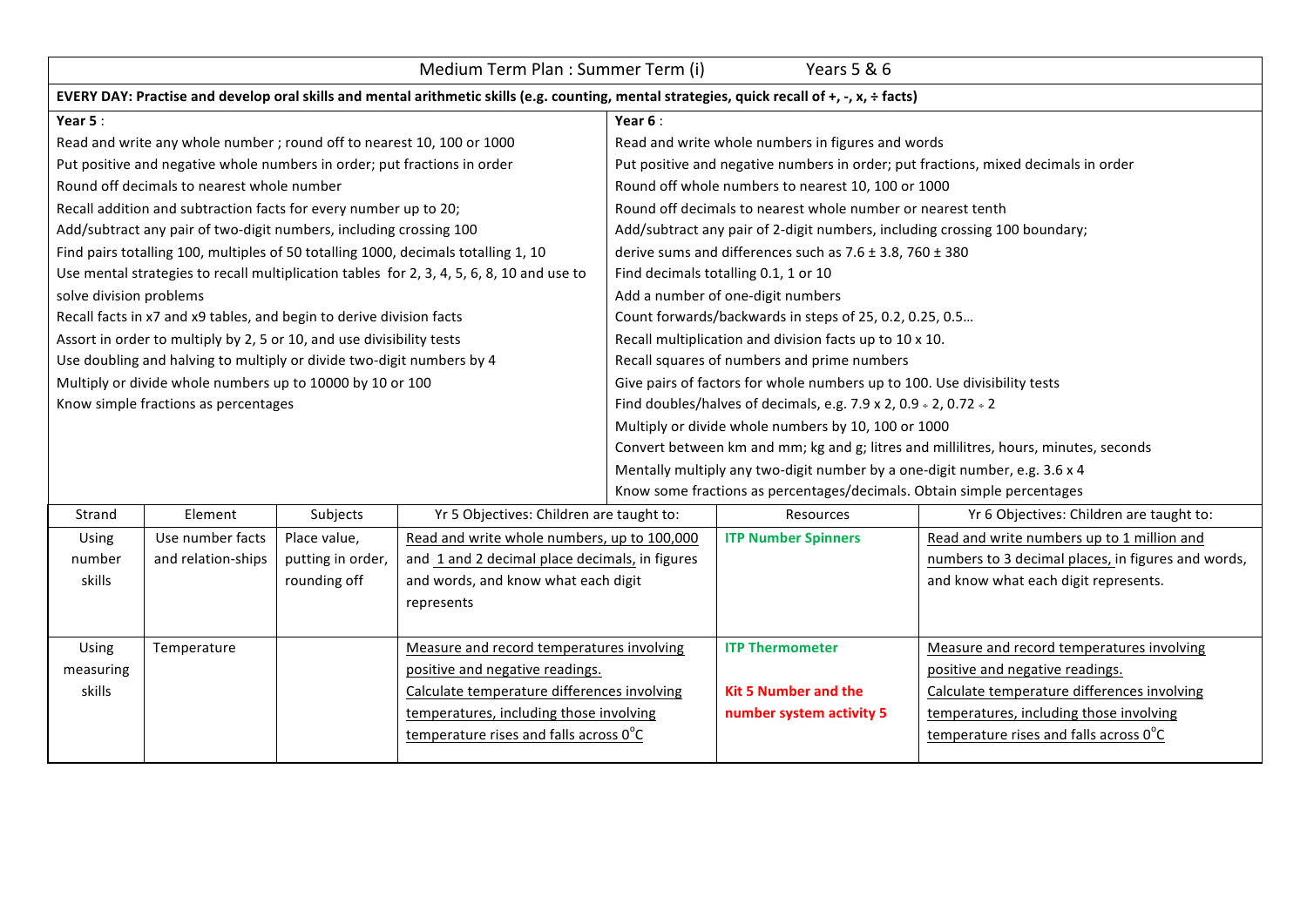| Using  | Calculate using       | Understand x       | Use relationship between x and +                        | <b>ITP Remainders after</b>          | Use relationship between x and +                    |
|--------|-----------------------|--------------------|---------------------------------------------------------|--------------------------------------|-----------------------------------------------------|
| number | mental and            | and $\div$         | Recall multiplication facts and find division           | <b>Division</b>                      | Recall multiplication facts and find division facts |
| skills | written methods       | Mental             | facts                                                   |                                      | Use known facts and place value to mentally         |
|        |                       | arithmetic         | Use known facts and place value to mentally             | Kit 5 Calculating activity 9,        | multiply and divide e.g. if 345x27 = 9315 how could |
|        |                       | strategies $(x +)$ | multiply and divide e.g. $23 \times 15 = 345$ therefore | <b>12 and 13</b>                     | you quickly calculate 345x54?                       |
|        |                       |                    | $23 \times 30 = 690$                                    |                                      |                                                     |
|        |                       | Pen and paper      |                                                         | <b>ITP Number Dials</b>              | Multiply ThHTU by U                                 |
|        |                       | methods $(x +)$    | Extend written methods to TU x TU                       | <b>ITP Multiplication Grid</b>       | Divide HTU by TU (long division, whole number       |
|        |                       |                    |                                                         | <b>ITP Division Grid</b>             | solution)                                           |
|        |                       |                    |                                                         |                                      |                                                     |
|        | Money                 | Problems           | Use the four operations to solve 'real life' or         | <b>Kit 4 Calculating activity 14</b> | Use the four operations to solve 'real life' or     |
|        | management            | relating to        | money-related problems expressed in words               | <b>Kit 5 Calculating activity 16</b> | money-related problems expressed in words,          |
|        |                       | money and 'real    |                                                         |                                      | including obtaining percentages and VAT.            |
|        |                       | life'              | Order and compare the cost of items up to               |                                      |                                                     |
|        |                       |                    | £1000                                                   |                                      |                                                     |
|        |                       |                    | Add and subtract totals less than £100 using            |                                      |                                                     |
|        |                       |                    | correct notation e.g. £28.18 + £33.45                   |                                      |                                                     |
|        |                       |                    |                                                         |                                      | Select and use an appropriate calculation method    |
|        |                       |                    | Select and use appropriate calculation method           |                                      | and operation                                       |
|        |                       |                    | and operation                                           |                                      | Explain how problem was solved                      |
|        |                       |                    | Explain how problem was solved                          |                                      |                                                     |
|        | <b>Estimating and</b> | Making             | Make decisions, verify results, including use of        |                                      | Make decisions, verify results, including use of    |
|        | verifying             | decisions,         | calculator                                              |                                      | calculator                                          |
|        |                       | verifying results, | Check answers using inverse operations                  |                                      | Check answers using inverse operations              |
|        |                       | including use of   | Estimate by rounding off to the nearest 10, 100         |                                      | Estimate by rounding off to the nearest 10, 100,    |
|        |                       | calculator         | or 1000                                                 |                                      | 1000 or whole number                                |
|        |                       |                    |                                                         |                                      |                                                     |
|        |                       |                    |                                                         |                                      |                                                     |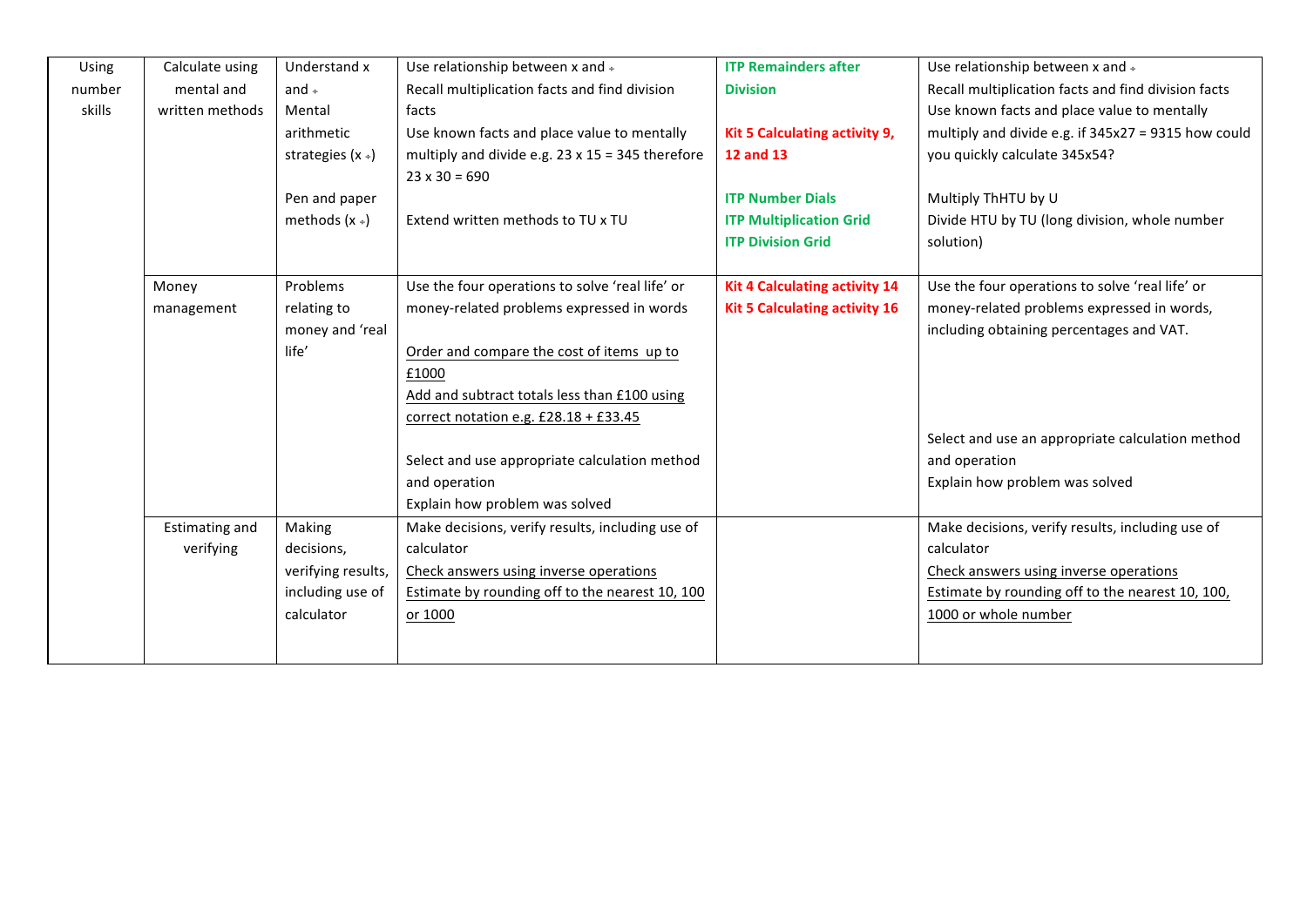|                         | Medium Term Plan : Summer Term (ii)<br>Years 5 & 6                                                                                            |                                                                          |                                                                                           |                                                                                      |                                                                                |                                                                                    |  |  |
|-------------------------|-----------------------------------------------------------------------------------------------------------------------------------------------|--------------------------------------------------------------------------|-------------------------------------------------------------------------------------------|--------------------------------------------------------------------------------------|--------------------------------------------------------------------------------|------------------------------------------------------------------------------------|--|--|
|                         | EVERY DAY: Practise and develop oral skills and mental arithmetic skills (e.g. counting, mental strategies, quick recall of +, -, x, + facts) |                                                                          |                                                                                           |                                                                                      |                                                                                |                                                                                    |  |  |
| Year $5:$               |                                                                                                                                               |                                                                          |                                                                                           | Year $6:$                                                                            |                                                                                |                                                                                    |  |  |
|                         |                                                                                                                                               | Read and write any whole number; round off to nearest 10, 100 or 1000    |                                                                                           |                                                                                      | Read and write whole numbers in figures and words                              |                                                                                    |  |  |
|                         |                                                                                                                                               | Put positive and negative whole numbers in order; put fractions in order |                                                                                           |                                                                                      |                                                                                | Put positive and negative numbers in order; put fractions, mixed decimals in order |  |  |
|                         | Round off decimals to nearest whole number                                                                                                    |                                                                          |                                                                                           |                                                                                      | Round off whole numbers to nearest 10, 100 or 1000                             |                                                                                    |  |  |
|                         |                                                                                                                                               | Recall addition and subtraction facts for every number up to 20;         |                                                                                           |                                                                                      | Round off decimals to nearest whole number or nearest tenth                    |                                                                                    |  |  |
|                         |                                                                                                                                               |                                                                          | Add/subtract any pair of two-digit numbers, including crossing 100 boundary               |                                                                                      | Add/subtract any pair of 2-digit numbers, including crossing the 100 boundary; |                                                                                    |  |  |
|                         |                                                                                                                                               |                                                                          |                                                                                           |                                                                                      | derive sums and differences such as $7.6 \pm 3.8$ , $760 \pm 380$              |                                                                                    |  |  |
|                         |                                                                                                                                               |                                                                          | Find pairs totalling 100, multiples of 50 totalling 1000, decimals totalling 1, 10        | Find decimals totalling 0.1, 1 or 10                                                 |                                                                                |                                                                                    |  |  |
|                         |                                                                                                                                               |                                                                          |                                                                                           | Add a number of one-digit numbers                                                    |                                                                                |                                                                                    |  |  |
|                         |                                                                                                                                               |                                                                          | Use mental strategies to recall multiplication tables for 2, 3, 4, 5, 6, 8, 10 and use to | Count forwards/backwards in steps of 25, 0.2, 0.25, 0.5                              |                                                                                |                                                                                    |  |  |
| solve division problems |                                                                                                                                               |                                                                          |                                                                                           |                                                                                      | Recall multiplication and division facts up to 10 x 10.                        |                                                                                    |  |  |
|                         |                                                                                                                                               | Assort in order to multiply by 2, 5 or 10, and use divisibility tests    |                                                                                           |                                                                                      | Recall squares of numbers and prime numbers                                    |                                                                                    |  |  |
|                         |                                                                                                                                               | Use doubling and halving to multiply or divide two-digit numbers by 4    |                                                                                           |                                                                                      | Give pairs of factors for whole numbers up to 100. Use divisibility tests      |                                                                                    |  |  |
|                         |                                                                                                                                               | Multiply or divide whole numbers up to 10000 by 10 or 100                |                                                                                           | Find doubles/halves of decimals, e.g. 7.9 x 2, 0.9 $\div$ 2, 0.72 $\div$ 2           |                                                                                |                                                                                    |  |  |
|                         | Know simple fractions as percentages                                                                                                          |                                                                          |                                                                                           | Multiply or divide whole numbers by 10, 100 or 1000                                  |                                                                                |                                                                                    |  |  |
|                         |                                                                                                                                               |                                                                          |                                                                                           | Convert between km and mm; kg and g; litres and millilitres, hours, minutes, seconds |                                                                                |                                                                                    |  |  |
|                         |                                                                                                                                               |                                                                          |                                                                                           | Mentally multiply any two-digit number by a one-digit number, e.g. 3.6 x 4           |                                                                                |                                                                                    |  |  |
|                         |                                                                                                                                               |                                                                          |                                                                                           | Know some fractions as percentages/decimals. Obtain simple percentages               |                                                                                |                                                                                    |  |  |
|                         |                                                                                                                                               |                                                                          |                                                                                           |                                                                                      |                                                                                |                                                                                    |  |  |
| Strand                  | Element                                                                                                                                       | Subjects                                                                 | Yr 5 Objectives: Children are taught to:                                                  |                                                                                      | Resources                                                                      | Yr 6 Objectives: Children are taught to:                                           |  |  |
| Using                   | Fractions,                                                                                                                                    | Fractions,                                                               | <b>Recognise connections between fractions</b>                                            |                                                                                      | <b>ITP Fractions</b>                                                           | Use understanding of simple fraction, decimal and                                  |  |  |
| number                  | decimals.                                                                                                                                     | decimals and                                                             | e.g. one-tenth is half of one-fifth $\clubsuit$                                           |                                                                                      | <b>Kit 5 Calculating activity 11</b>                                           | percentage equivalences e.g. find 25% of 60cm and                                  |  |  |

| Using  | Fractions,      | Fractions,   | <b>Recognise connections between fractions</b>  | <b>ITP Fractions</b>                 | Use understanding of simple fraction, decimal and  |
|--------|-----------------|--------------|-------------------------------------------------|--------------------------------------|----------------------------------------------------|
| number | decimals,       | decimals and | e.g. one-tenth is half of one-fifth $\clubsuit$ | <b>Kit 5 Calculating activity 11</b> | percentage equivalences e.g. find 25% of 60cm and  |
| skills | percentages and | percentages  |                                                 | <b>Kit 5 Calculating activity 15</b> | know that this is equivalent of % of 60cm          |
|        | ratio           |              | Add and subtract fractions with the same        | <b>Kit 5 Number and the</b>          | Calculate percentage quantities based on 10%, e.g. |
|        |                 |              | denominator ❖                                   | number system activity 6             | 20%, 5%, 15%                                       |
|        |                 |              |                                                 | and 7                                | Simplify fractions ❖                               |
|        |                 |              | Add fractions with same denominator to          |                                      | Find equivalent fractions and use these to add and |
|        |                 |              | make a whole $\clubsuit$                        | <b>NR Year 6 Fraction quilt</b>      | subtract fractions $\cdot$                         |
|        |                 |              |                                                 | activity 1 and 2                     |                                                    |
|        |                 |              |                                                 |                                      |                                                    |
|        |                 |              |                                                 |                                      |                                                    |
|        |                 |              |                                                 |                                      |                                                    |
|        |                 |              |                                                 |                                      |                                                    |
|        |                 |              |                                                 |                                      |                                                    |
|        |                 | Ratio and    | Solve simple problems relating to ratio (1 for  | <b>CAME 18 - Who dunnit</b>          | Solve problems relating to ratio                   |
|        |                 |              | each)                                           | <b>CAME 5 - Scaffolding</b>          | Use ratio to express two or more quantities in     |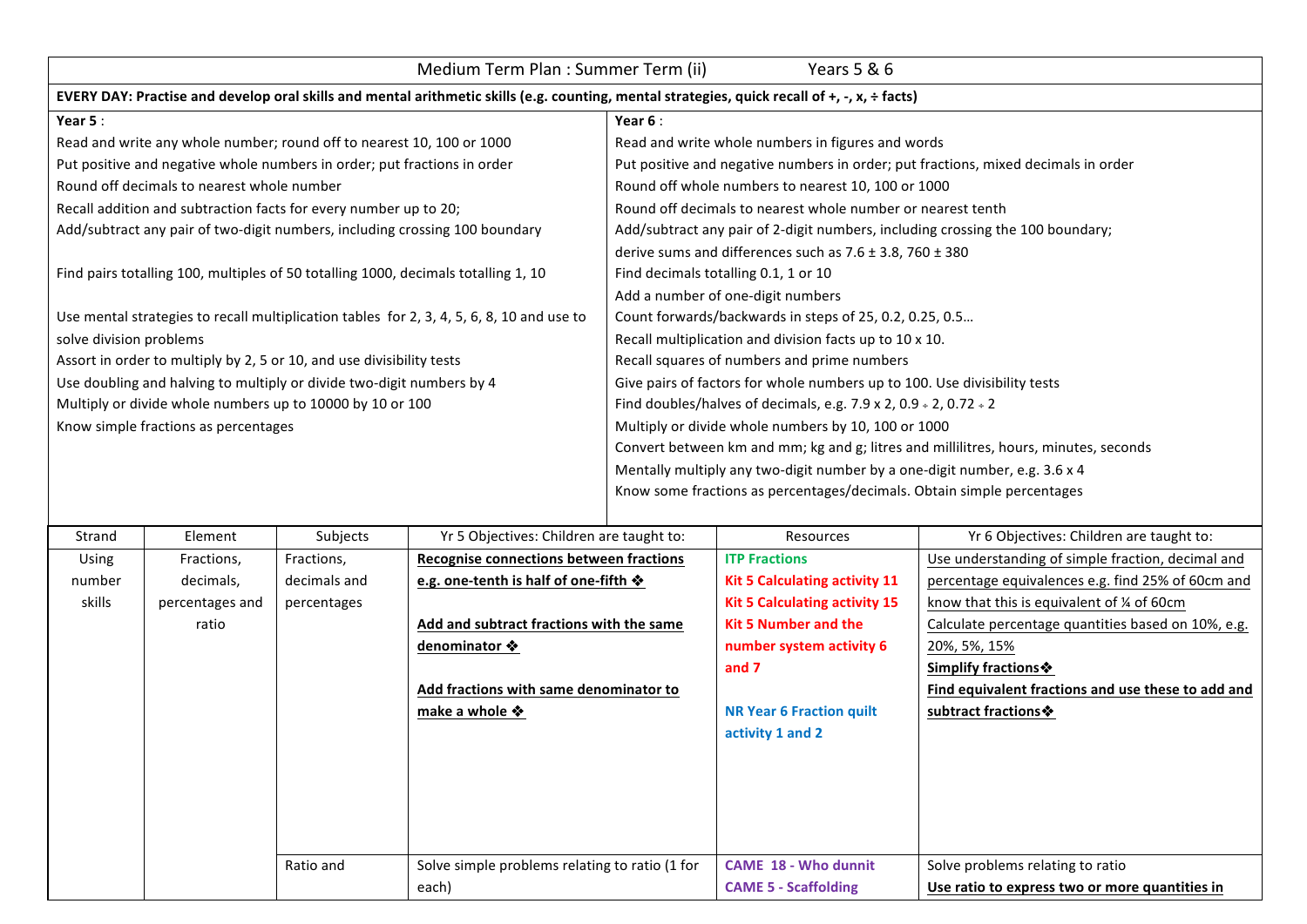|            |                | proportion    | Share objects in a given ratio, e.g. red blocks |                                      | words $\mathbf{\hat{v}}$                               |
|------------|----------------|---------------|-------------------------------------------------|--------------------------------------|--------------------------------------------------------|
|            |                |               | and blue blocks in a ratio of 1:2 $\clubsuit$   | <b>ITP Ratio and Proportion</b>      | Use simple ratio and proportion                        |
|            |                |               |                                                 |                                      | State the proportion of a whole that each share        |
|            |                |               |                                                 | <b>Kit 5 Calculating activity 10</b> | represents, e.g. recognise that in a 1:3 ratio, 1 part |
|            |                |               |                                                 |                                      | represents a quarter of total $\clubsuit$              |
|            |                |               |                                                 |                                      |                                                        |
| Using data | Collecting and | Data handling | Represent data using:                           | <b>ITP Line Graph</b>                | Represent data using:                                  |
| skills     | recording data |               | -lists, charts, tally, tables, diagrams and     | <b>ITP Data Handling</b>             | -lists, charts, tally, tables, diagrams and frequency  |
|            | Presenting and |               | frequency tables                                | <b>CAME 6 - Comparing texts</b>      | tables                                                 |
|            | analysing data |               | -bar charts, grouped data charts, line graphs   |                                      | -bar charts, grouped data charts, line graphs and      |
|            | Interpreting   |               | and conversion graphs                           | Kit 5 Measurment activity 2          | conversion graphs                                      |
|            | results        |               |                                                 |                                      |                                                        |
|            |                |               | Extract and interpret information from an       | <b>ITP Number Spinners</b>           | Extract and interpret information from an              |
|            |                |               | increasing range of diagrams, timetables and    |                                      | increasing range of diagrams, timetables and           |
|            |                |               | graphs (including pie charts)                   |                                      | graphs (including pie charts)                          |
|            |                |               |                                                 |                                      |                                                        |
|            |                |               | Use mean, median, mode and range to             |                                      | Use mean, median, mode and range to describe a         |
|            |                |               | describe a data set                             |                                      | data set                                               |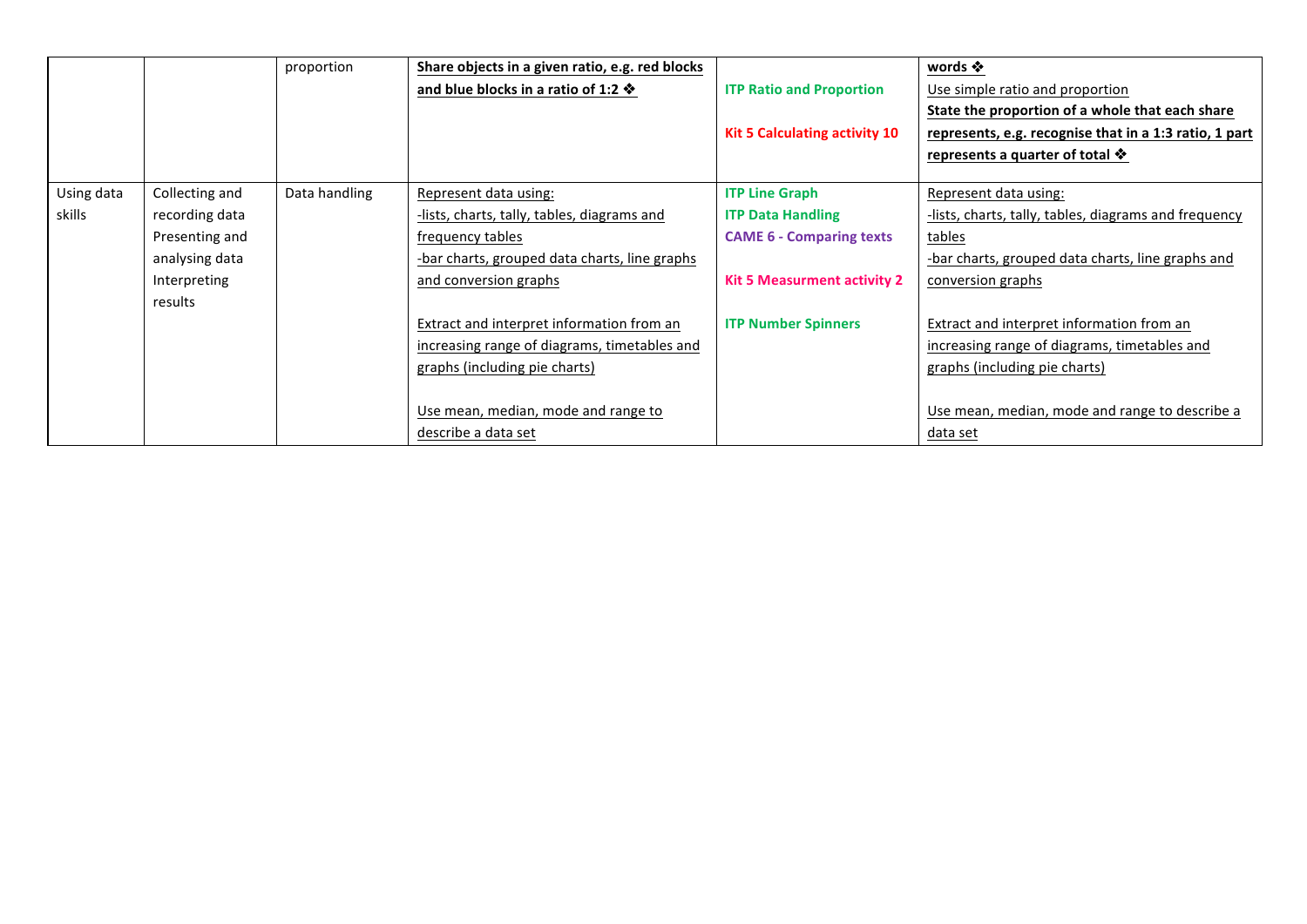|                                                                                                                                               | Medium Term Plan : Summer Term (iii)<br>Years 5 & 6                     |           |                                                                                    |                                                                            |                                                                            |                                                                                      |  |
|-----------------------------------------------------------------------------------------------------------------------------------------------|-------------------------------------------------------------------------|-----------|------------------------------------------------------------------------------------|----------------------------------------------------------------------------|----------------------------------------------------------------------------|--------------------------------------------------------------------------------------|--|
| EVERY DAY: Practise and develop oral skills and mental arithmetic skills (e.g. counting, mental strategies, quick recall of +, -, x, ÷ facts) |                                                                         |           |                                                                                    |                                                                            |                                                                            |                                                                                      |  |
| Year 5:                                                                                                                                       |                                                                         |           |                                                                                    | Year $6:$                                                                  |                                                                            |                                                                                      |  |
|                                                                                                                                               | Read and write any whole number; round off to nearest 10 or 100         |           |                                                                                    |                                                                            | Read and write whole numbers in figures and words                          |                                                                                      |  |
|                                                                                                                                               |                                                                         |           | Put positive and negative whole numbers in order; put fractions in order           |                                                                            |                                                                            | Put positive and negative numbers in order ; put fractions, mixed decimals in order  |  |
|                                                                                                                                               | Put decimals with same number of decimal places in order                |           |                                                                                    |                                                                            | Round off whole numbers to nearest whole number or nearest tenth           |                                                                                      |  |
|                                                                                                                                               |                                                                         |           | Add/subtract any pair of two-digit numbers, including crossing 100 boundary        |                                                                            | Add/subtract any pair of 2-digit numbers, including crossing 100 boundary; |                                                                                      |  |
|                                                                                                                                               |                                                                         |           | Find pairs totalling 100, multiples of 50 totalling 1000, decimals totalling 1, 10 |                                                                            | derive sums and differences such as $7.6 \pm 3.8$ , $760 \pm 380$          |                                                                                      |  |
|                                                                                                                                               | Recall multiplication facts up to 10x10 and derive all division facts   |           |                                                                                    |                                                                            | Find decimals totalling 0.1, 1 or 10                                       |                                                                                      |  |
|                                                                                                                                               | Identify pairs of factors of small two-digit numbers                    |           |                                                                                    | Add several one-digit numbers                                              |                                                                            |                                                                                      |  |
|                                                                                                                                               | Use doubling and halving to multiply or divide two-digit numbers by 4   |           |                                                                                    |                                                                            | Recall multiplication and division facts up to 10 x 10.                    |                                                                                      |  |
|                                                                                                                                               | Multiply or divide whole numbers up to 10000 by 10 or 100               |           |                                                                                    | Recall squares of numbers and prime numbers                                |                                                                            |                                                                                      |  |
|                                                                                                                                               | Convert £ to pence, m to cm, Km to m, kg to g and litres to millilitres |           |                                                                                    | Count forwards/backwards in steps of 25, 0.2, 0.25, 0.5                    |                                                                            |                                                                                      |  |
|                                                                                                                                               | Assort in order to multiply by 2, 5 or 10, and use divisibility tests   |           |                                                                                    | Give pairs of factors for whole numbers up to 100. Use divisbility tests   |                                                                            |                                                                                      |  |
|                                                                                                                                               | Know simple fractions as percentages/decimals                           |           |                                                                                    | Find doubles/halves of decimals, e.g. 7.9 x 2, 0.9 $\div$ 2, 0.72 $\div$ 2 |                                                                            |                                                                                      |  |
| Obtain simple percentages                                                                                                                     |                                                                         |           |                                                                                    |                                                                            | Multiply or divide whole numbers by 10, 100 or 1000                        |                                                                                      |  |
|                                                                                                                                               |                                                                         |           |                                                                                    |                                                                            |                                                                            | Convert between km and mm; kg and g; litres and millilitres, hours, minutes, seconds |  |
|                                                                                                                                               |                                                                         |           |                                                                                    |                                                                            | Mentally multiply any two-digit number by a one-digit number, e.g. 3.6 x 4 |                                                                                      |  |
|                                                                                                                                               |                                                                         |           |                                                                                    |                                                                            | Know some fractions as percentages/decimals. Obtain simple percentages     |                                                                                      |  |
| Strand                                                                                                                                        | Element                                                                 | Subjects  | Yr 5 Objectives: Children are taught to:                                           |                                                                            | Resources                                                                  | Yr 6 Objectives: Children are taught to:                                             |  |
| Using                                                                                                                                         | Movement                                                                | Shape and | Identify symmetry of reflection in regular                                         |                                                                            | <b>ITP Symmetry</b>                                                        | Find all the lines of symmetry for a given shape *                                   |  |
| geometry                                                                                                                                      |                                                                         | space     | polygons                                                                           |                                                                            | <b>ITP Isometric Grid</b>                                                  | Identify rotational symmetry of shapes *                                             |  |
| skills                                                                                                                                        |                                                                         |           | Draw a reflection of shape in any line $\clubsuit$                                 |                                                                            | <b>ITP Coordinates</b>                                                     | Identify symmetrical propreties of regular                                           |  |
|                                                                                                                                               |                                                                         |           | Complete a partly drawn shape after rotation                                       |                                                                            | <b>Kit 4 Geometry activity 2</b>                                           | polygons❖                                                                            |  |
|                                                                                                                                               |                                                                         |           | ❖                                                                                  |                                                                            | <b>CAME 19 - symmetry Peg</b>                                              |                                                                                      |  |
|                                                                                                                                               |                                                                         |           | Translate a shape on squared paper                                                 |                                                                            | board                                                                      |                                                                                      |  |
|                                                                                                                                               |                                                                         |           | horizontally or vertically *                                                       |                                                                            | <b>Kit 5 Geometry activity 2</b>                                           |                                                                                      |  |
| Developing                                                                                                                                    | Represent and                                                           | Shape     | Make general statement about shapes and                                            |                                                                            |                                                                            | Make general statement about shapes and                                              |  |
| numerical                                                                                                                                     | communicate                                                             | reasoning | investigate                                                                        |                                                                            |                                                                            | investigate                                                                          |  |

**NR Year 6 - Ambulance**

Recognise, and generalise in words, patterns that

**Visualise and describe shapes, movements and** 

**arise in numerical, spatial or practical \*** 

transformations  $\triangle$ 

**Recognise, and generalise in words, patterns** that arise in numerical, spatial or practical  $\clubsuit$ **Visualise describe shapes, movements and** 

transformations  $\triangle$ 

reasoning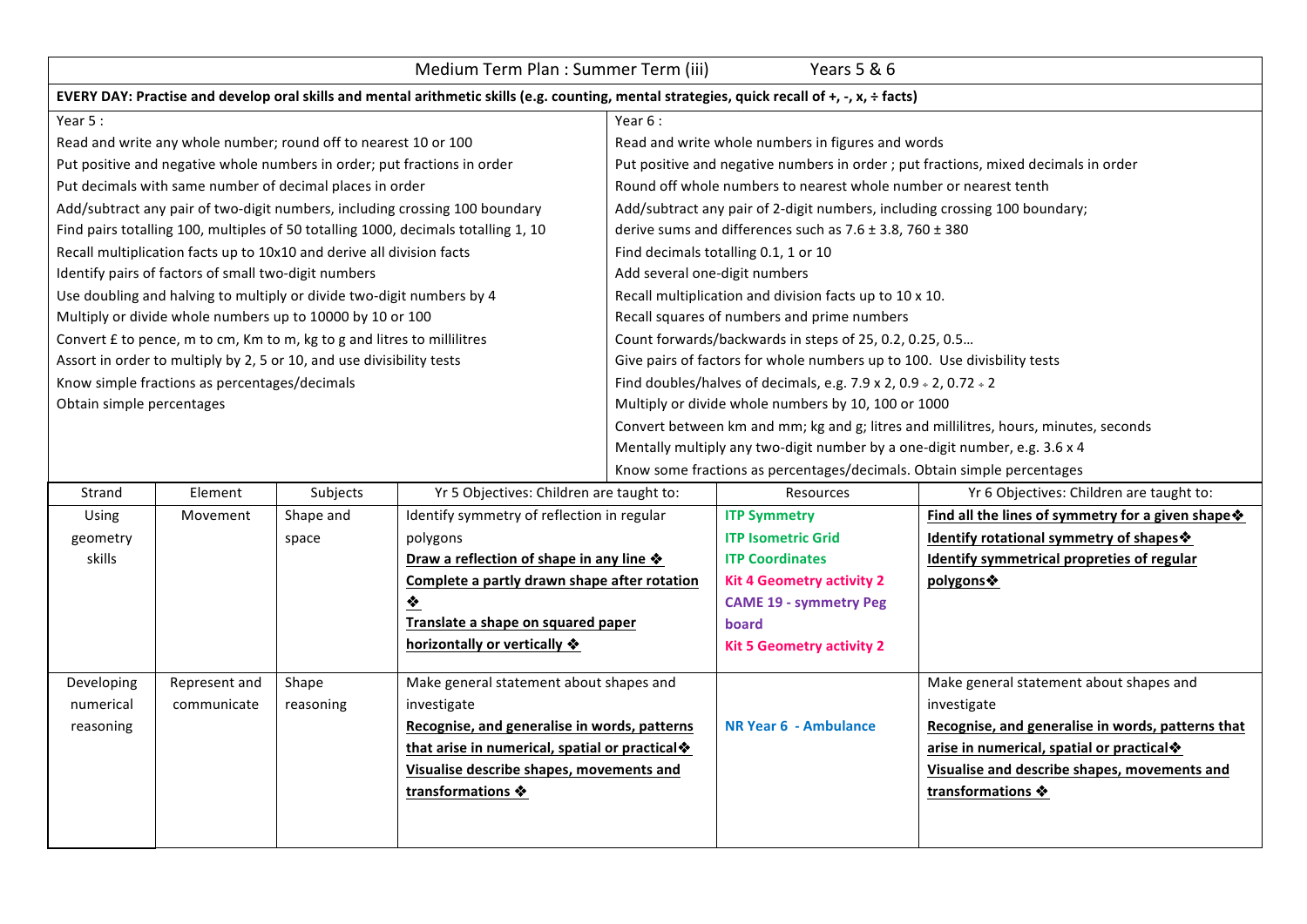| Using     | Time         |           | Know relationship between units of time and            | <b>Kit 4 Measurment activity 1</b> | Convert between standard units of time $\cdot$         |
|-----------|--------------|-----------|--------------------------------------------------------|------------------------------------|--------------------------------------------------------|
| measuring |              |           | use it                                                 |                                    | Time events in minutes and seconds to the nearest      |
| skills    |              |           | Calculate start times, finish times and                |                                    | tenth of a second                                      |
|           |              |           | durations using hours and minutes $\clubsuit$          |                                    | Estimate the length of time everyday activities        |
|           |              |           | Carry out practical activities including timed         |                                    | take, to complete with increasing accuracy *           |
|           |              |           | events and explain which unit of time is most          |                                    |                                                        |
|           |              |           | appropriate                                            |                                    |                                                        |
|           |              |           | Estimate the length of time everyday activities        |                                    |                                                        |
|           |              |           | take to compelte, to hours and quarter of              |                                    |                                                        |
|           |              |           | hours ❖                                                |                                    |                                                        |
|           |              |           |                                                        |                                    |                                                        |
|           | Length,      | Measures, | Use measuring instruments with 10 equal                | <b>ITP Measuring Cylinder</b>      | Read and interpret scales or divisions on a range of   |
|           | weight/mass, | including | divisions between each major unit, and record          | <b>ITP measuring scales</b>        | measuring instruments                                  |
|           | capacity     | problems  | using decimal notation, e.g. 1.3 litre                 | <b>ITP Thermometer</b>             | Record measurements in different ways, 1.3I = 1I       |
|           |              |           |                                                        | <b>NR Year 5 Packing bottles</b>   | 300ml                                                  |
|           |              |           | Make estimates of capacity based on                    | activity 1 & 2                     | Make estimates of capacity based on knowledge          |
|           |              |           | knowledge of the size of real life objects $\clubsuit$ |                                    | of the size of real life objects, recognising the      |
|           |              |           | Recognise the appropriateness of units in              | <b>Kit 4 Measurment activity 5</b> | appropriateness of units in different contexts $\cdot$ |
|           |              |           | different contexts *                                   | <b>Kit 5 Measurment activity 4</b> |                                                        |
|           |              |           | Use, read and write standard metric units,             |                                    | Use the language of imperial units in daily use e.g.   |
|           |              |           | abbreviations and relationships between them           |                                    | miles, pints                                           |
|           |              |           | Make use of conversions, e.g. $\frac{1}{4}$ l = 250 ml |                                    |                                                        |
|           |              |           | Use the four operations to solve capacity              |                                    |                                                        |
|           |              |           | problems expressed in words                            |                                    | Use the four operations to solve capacity problems     |
|           |              |           | Select appropriate calculation                         |                                    | expressed in words                                     |
|           |              |           | methods/operations. Explain how problem was            |                                    | Select appropriate calculation methods/operations.     |
|           |              |           | solved                                                 |                                    | Explain how problem was solved.                        |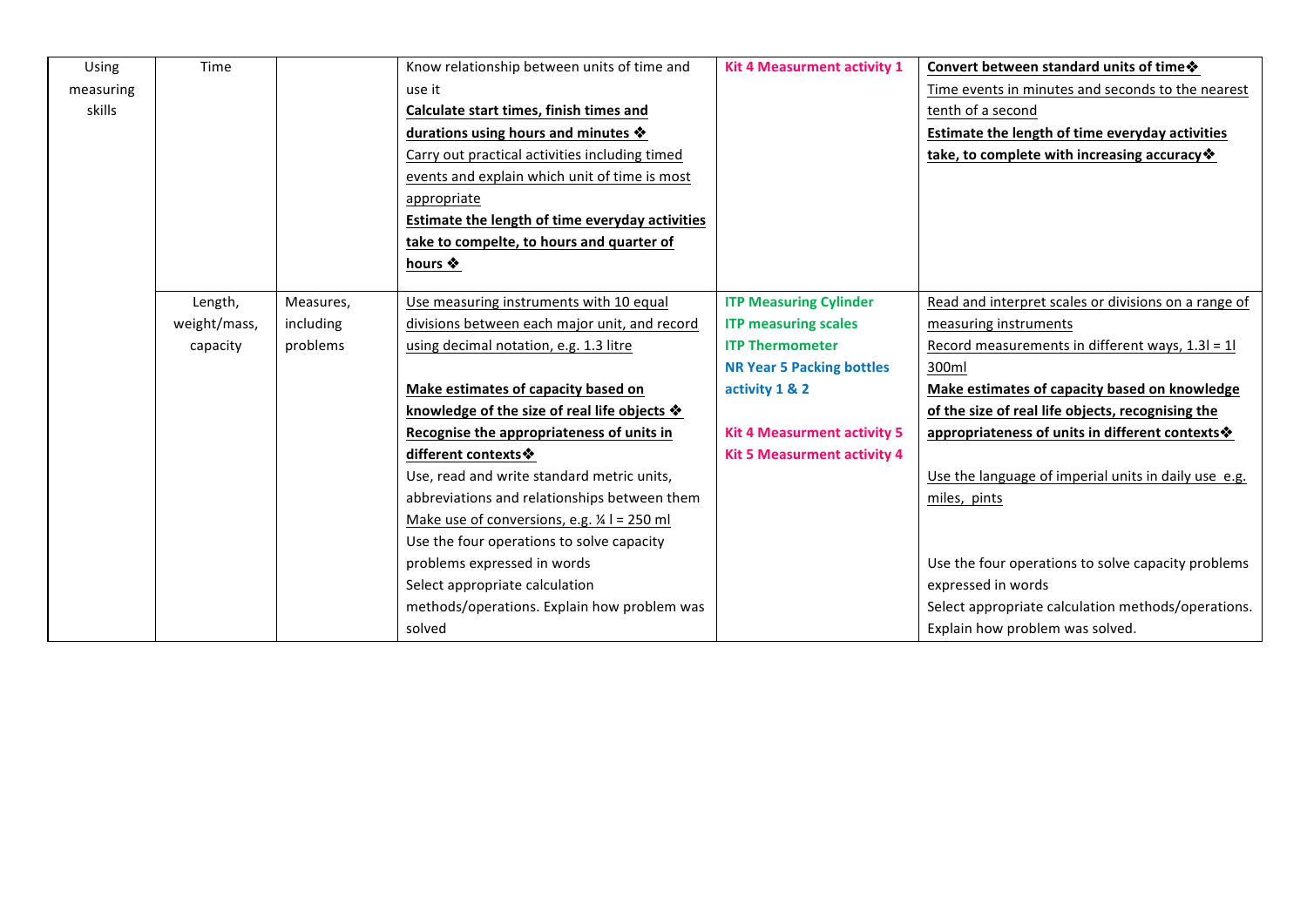| Medium Term Plan : Summer Term (iv)<br>Years 5 & 6 |                                                                                                                                               |                                                                                   |                                          |                                                                            |                                                                                      |                                                                                    |  |  |
|----------------------------------------------------|-----------------------------------------------------------------------------------------------------------------------------------------------|-----------------------------------------------------------------------------------|------------------------------------------|----------------------------------------------------------------------------|--------------------------------------------------------------------------------------|------------------------------------------------------------------------------------|--|--|
|                                                    | EVERY DAY: Practise and develop oral skills and mental arithmetic skills (e.g. counting, mental strategies, quick recall of +, -, x, + facts) |                                                                                   |                                          |                                                                            |                                                                                      |                                                                                    |  |  |
| Year 5:                                            |                                                                                                                                               |                                                                                   |                                          | Year 6:                                                                    |                                                                                      |                                                                                    |  |  |
|                                                    |                                                                                                                                               | Read and write any whole number; round off to nearest 10 or 100                   |                                          |                                                                            | Read and write whole numbers in figures and words                                    |                                                                                    |  |  |
|                                                    |                                                                                                                                               | Put positive and negative whole numbers in order; put fractions in order          |                                          |                                                                            |                                                                                      | Put positive and negative numbers in order; put fractions, mixed decimals in order |  |  |
|                                                    |                                                                                                                                               | Put decimals with same number of decimal places in order                          |                                          |                                                                            | Round off whole numbers to nearest whole number or nearest tenth                     |                                                                                    |  |  |
|                                                    |                                                                                                                                               | Add/subtract any pair of two-digit numbers, including crossing 100 boundary       |                                          |                                                                            | Add/subtract any pair of 2-digit numbers, including crossing 100 boundary;           |                                                                                    |  |  |
|                                                    |                                                                                                                                               | Find pairs totalling 100, multiples of 50 totalling 1000, decimals totalling 1,10 |                                          |                                                                            | derive sums and differences such as $7.6 \pm 3.8$ , $760 \pm 380$                    |                                                                                    |  |  |
|                                                    |                                                                                                                                               | Recall multiplication facts up to 10 x 10 and derive all division facts           |                                          | Find decimals totalling 0.1, 1 or 10                                       |                                                                                      |                                                                                    |  |  |
|                                                    | Identify pairs of factors of small two-digit numbers                                                                                          |                                                                                   |                                          | Add several one-digit numbers                                              |                                                                                      |                                                                                    |  |  |
|                                                    |                                                                                                                                               | Use doubling and halving to multiply or divide two-digit numbers by 4             |                                          |                                                                            | Recall multiplication and division facts up to 10 x 10.                              |                                                                                    |  |  |
|                                                    |                                                                                                                                               | Multiply or divide whole numbers up to 10000 by 10 or 100                         |                                          |                                                                            | Recall squares of numbers and prime numbers                                          |                                                                                    |  |  |
|                                                    |                                                                                                                                               | Convert £ to pence, m to cm, Km to m, kg to g and litres to millilitres           |                                          |                                                                            | Count forwards/backwards in steps of 25, 0.2, 0.25, 0.5                              |                                                                                    |  |  |
|                                                    |                                                                                                                                               | Assort in order to multiply by 2, 5 or 10, and use divisibility tests             |                                          | Give pairs of factors for whole numbers up to 100. Use divisibility tests  |                                                                                      |                                                                                    |  |  |
|                                                    | Know simple fractions as percentages/decimals                                                                                                 |                                                                                   |                                          | Find doubles/halves of decimals, e.g. 7.9 x 2, 0.9 $\div$ 2, 0.72 $\div$ 2 |                                                                                      |                                                                                    |  |  |
| Obtain simple percentages                          |                                                                                                                                               |                                                                                   |                                          | Multiply or divide whole numbers by 10, 100 or 1000                        |                                                                                      |                                                                                    |  |  |
|                                                    |                                                                                                                                               |                                                                                   |                                          |                                                                            | Convert between km and mm; kg and g; litres and millilitres, hours, minutes, seconds |                                                                                    |  |  |
|                                                    |                                                                                                                                               |                                                                                   |                                          | Mentally multiply any two-digit number by a one-digit number, e.g. 3.6 x 4 |                                                                                      |                                                                                    |  |  |
|                                                    |                                                                                                                                               |                                                                                   |                                          | Know some fractions as percentages/decimals. Obtain simple percentages     |                                                                                      |                                                                                    |  |  |
| Strand                                             | <b>Flement</b>                                                                                                                                | <b>Subjects</b>                                                                   | Yr 5 Objectives: Children are taught to: |                                                                            | <b>Resources</b>                                                                     | Yr 6 Objectives: Children are taught to:                                           |  |  |

| Strand | Element         | Subjects           | Yr 5 Objectives: Children are taught to:          | Resources                  | Yr 6 Objectives: Children are taught to:         |
|--------|-----------------|--------------------|---------------------------------------------------|----------------------------|--------------------------------------------------|
| Using  | Calculate using | Mental arithmetic  | Add and subtract 3-digit numbers using an         | <b>ITP Number Spinners</b> | Add and subtract numbers using whole numbers     |
| number | mental and      | strategies         | appropriate mental or written method              |                            | and decimals                                     |
| skills | written         | $(+ -)$            | Use known facts and place value for mental        |                            | Use number facts and place value for mental      |
|        | methods         |                    | addition and subtraction                          |                            | addition and subtraction                         |
|        |                 | Pen and paper      |                                                   |                            |                                                  |
|        |                 | methods $(+ -)$    | Extend written methods of adding and              |                            | Extend written methods to add and subtract       |
|        |                 |                    | subtracting whole numbers less than 10 000,       |                            | numbers including decimals in columns            |
|        |                 |                    | and decimals with up to one decimal place         |                            |                                                  |
|        |                 | Problems relating  | Using the four operations to solve 'real life' or |                            | Use the four operations to solve 'real life' and |
|        |                 | to money and 'real | money-related problems expressed in words         |                            | money-related problems expressed in words,       |
|        |                 | life'              |                                                   |                            | including percentages                            |
|        |                 |                    | Select and use an appropriate calculation         |                            |                                                  |
|        |                 |                    | method and operation                              |                            | Select and use an appropriate calculation method |
|        |                 |                    |                                                   |                            | and operation                                    |
|        |                 |                    |                                                   |                            |                                                  |